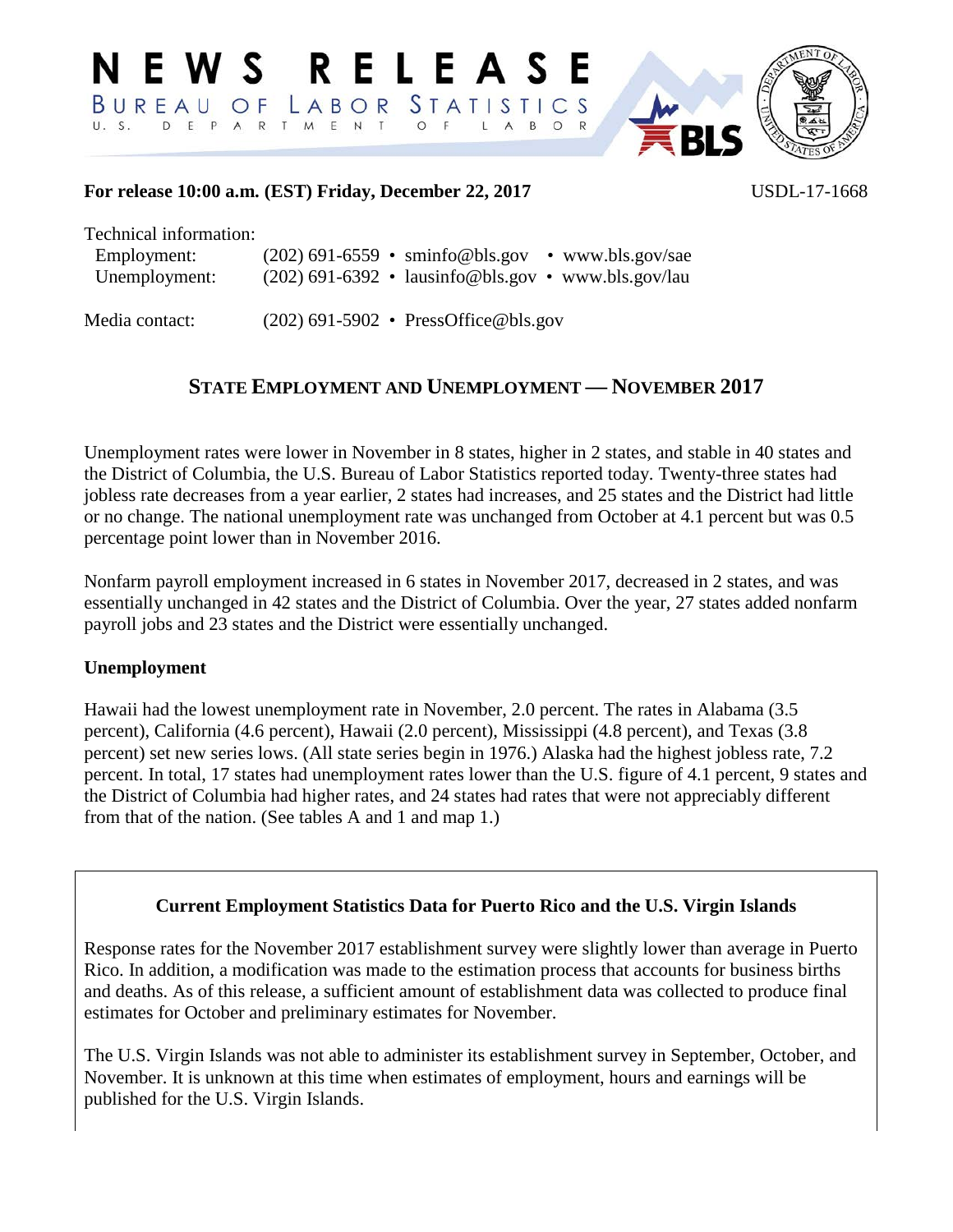More information on the effects of the recent hurricanes on BLS data collection and reporting can be found at www.bls.gov/bls/hurricanes-harvey-irma-maria.htm.

In November, eight states had unemployment rate decreases, the largest of which were in California, Kentucky, Minnesota, and Ohio (-0.3 percentage point each). The only over-the-month rate increases occurred in North Carolina (+0.2 percentage point) and North Dakota (+0.1 point). The remaining 40 states and the District of Columbia had jobless rates that were not notably different from those of a month earlier, though some had changes that were at least as large numerically as the significant changes. (See table B.)

Twenty-three states had unemployment rate decreases from November 2016. The largest declines occurred in Alabama and Tennessee (-2.7 percentage points and -2.0 points, respectively). The only over-the-year rate increases were in Alaska and South Dakota (+0.6 percentage point each). (See table C.)

## **Nonfarm Payroll Employment**

Six states had over-the-month increases in nonfarm payroll employment in November 2017. The largest increase in employment over the month occurred in Texas (+54,500), followed by California (+47,400) and New York (+24,900). In percentage terms, the largest increases occurred in Iowa, South Carolina, and Texas (+0.4 percent each). Two states had over-the-month decreases in nonfarm payroll employment in November: Alaska (-3,000, or -0.9 percent) and North Dakota (-2,700, or -0.6 percent). (See tables D and 3.)

Twenty-seven states had over-the-year increases in nonfarm payroll employment in November. The largest job gains occurred in Texas (+330,600), California (+288,300), and Florida (+195,000). The largest percentage gain occurred in Utah (+2.8 percent), followed by Nevada and Texas (+2.7 percent each). (See table E and map 2.)

\_\_\_\_\_\_\_\_\_\_\_\_\_ **The Metropolitan Area Employment and Unemployment news release for November 2017 is scheduled to be released on Thursday, January 4, 2018, at 10:00 a.m. (EST). The State Employment and Unemployment news release for December 2017 is scheduled to be released on Tuesday, January 23, 2018, at 10:00 a.m. (EST).**

# **Upcoming Changes to Local Area Unemployment Statistics Data**

Effective with the release of Regional and State Unemployment 2017 Annual Averages on Tuesday, February 27, 2018, the civilian labor force and unemployment data for the states, the District of Columbia, and the modeled substate areas presented in tables 1 and 2 of this news release will be revised to incorporate updated inputs, new population controls, reestimation of models, and adjustment to new census division and national control totals. In addition, a new procedure for seasonally adjusting the data will be implemented. While the not seasonally adjusted data are subject to revision from 2013 forward, the seasonally adjusted data will be revised back to 1976. Information on the new seasonal adjustment procedure is available at www.bls.gov/lau/ssachanges2018.htm.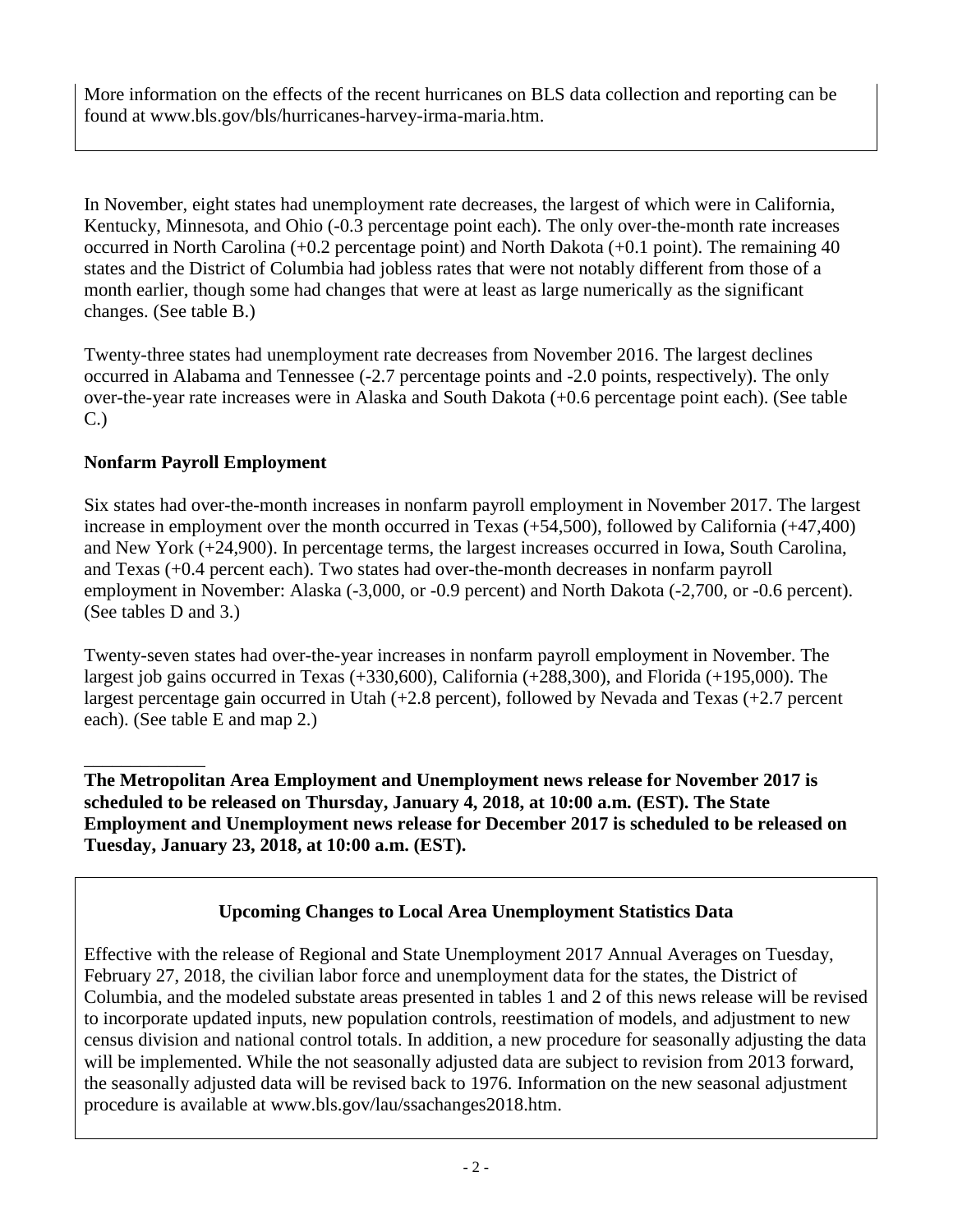## **Upcoming Changes to Current Employment Statistics Data**

Effective with the release of January 2018 estimates on March 12, 2018, all nonfarm payroll employment estimates for states and areas presented in tables 3 and 4 of this news release will be adjusted to 2017 benchmark levels.

Also effective with the release of January 2018 estimates, the Current Employment Statistics (CES) program will convert to concurrent seasonal adjustment, which uses all available estimates, including those for the current month, in developing seasonal factors. Currently, the CES program develops seasonal factors once a year during the annual benchmark process. For more information on concurrent seasonal adjustment in the CES State and Area program, see www.bls.gov/sae/saeconcurrent.htm.

Not seasonally adjusted data beginning with April 2016 and seasonally adjusted data beginning with January 2013 are subject to revision. Some seasonally adjusted series may be revised back to 1990.

## **Conversion to the 2017 North American Industry Classification System**

With the release of January 2018 data on March 12, 2018, the Current Employment Statistics (CES) survey will revise the basis for industry classification from the 2012 North American Industry Classification System (NAICS) to the 2017 NAICS for all states and metropolitan areas.

The conversion to the 2017 NAICS will result in minor revisions reflecting content and coding changes within the retail trade and information sectors. Several industry titles and descriptions also will be updated. Details of new, discontinued, and combined industries due to the 2017 NAICS updates, as well as changes due to the annual benchmarking process, will be available on March 12, 2018.

For more information on 2017 NAICS, see www.census.gov/eos/www/naics/.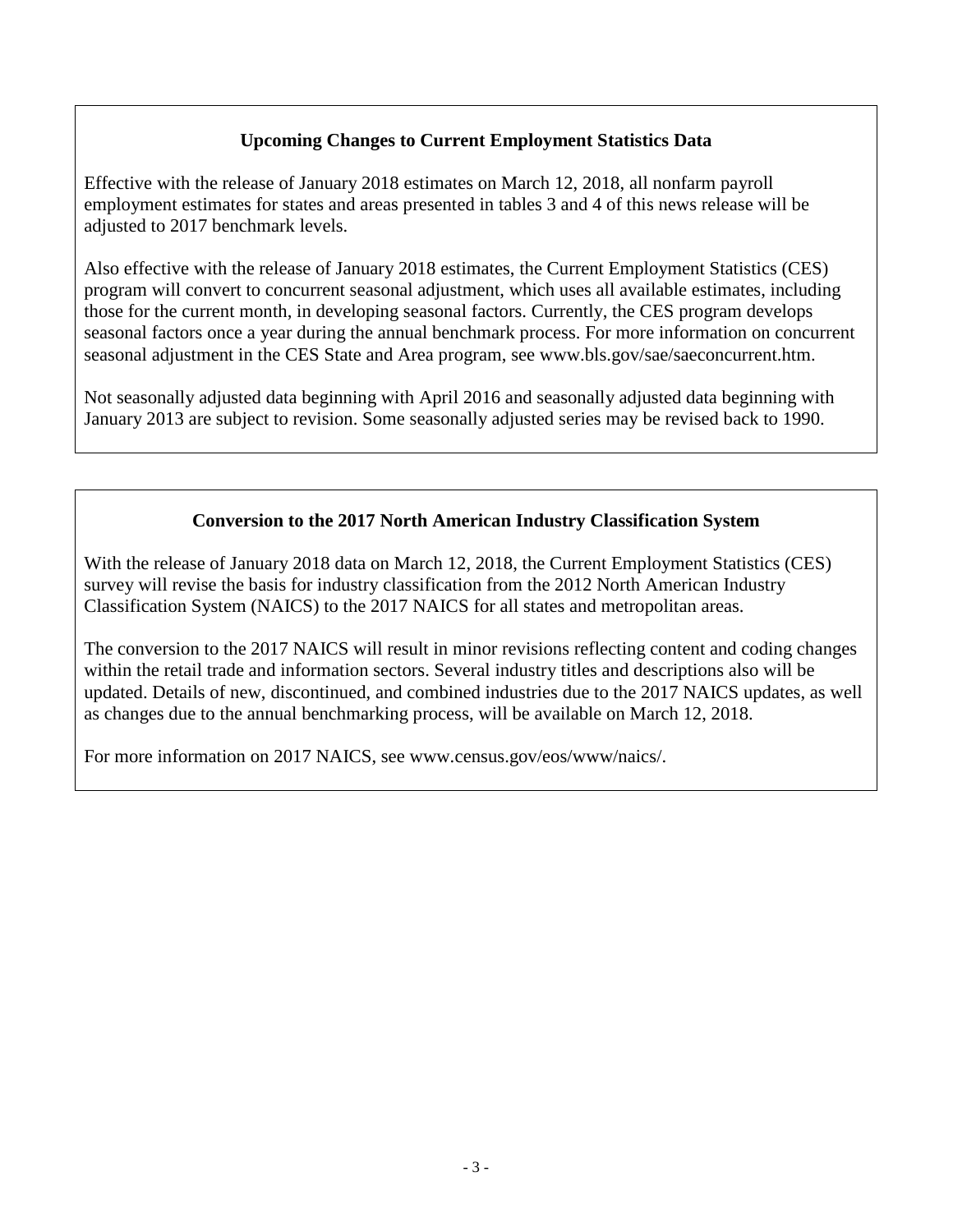| State | Rate <sup>p</sup> |
|-------|-------------------|
|       | 4.1               |
|       | 7.2               |
|       | 4.6               |
|       | 2.9               |
|       | 6.4               |
|       | 3.6               |
|       | 2.0               |
|       | 2.9               |
|       | 4.9               |
|       | 2.9               |
|       | 3.5               |
|       | 3.3               |
|       | 3.1               |
|       | 3.4               |
|       | 2.7               |
|       | 5.0               |
|       | 2.7               |
|       | 5.1               |
|       | 6.1               |
|       | 4.7               |
|       | 2.6               |
|       |                   |
|       | 4.8               |
|       | 3.5               |
|       | 3.1               |
|       | 3.2               |
|       | 2.9               |
|       | 5.3               |
|       | 3.2               |
|       |                   |

### Table A. States with unemployment rates significantly different from that of the U.S., November 2017, seasonally adjusted

 $1$  Data are not preliminary.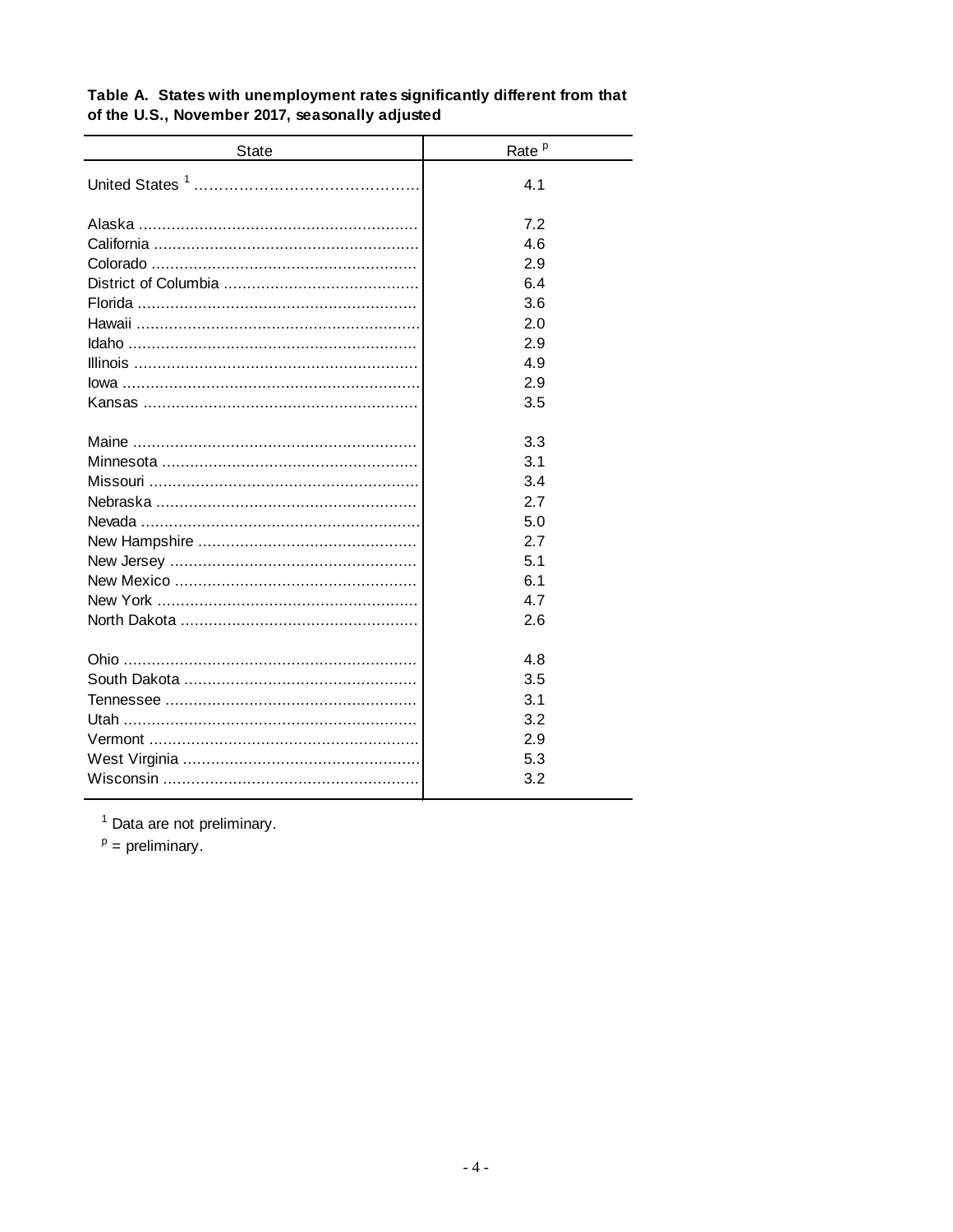| Table B. States with statistically significant unemployment rate changes from October 2017 |
|--------------------------------------------------------------------------------------------|
| to November 2017, seasonally adjusted                                                      |

| State          | Rate         | Over-the-month             |                     |  |  |
|----------------|--------------|----------------------------|---------------------|--|--|
|                | October 2017 | November 2017 <sup>P</sup> | change <sup>p</sup> |  |  |
|                | 4.9<br>2.2   | 4.6<br>2.0                 | $-0.3$<br>$-2$      |  |  |
|                | 5.0          | 4.7                        | $-3$                |  |  |
|                | 3.5<br>3.4   | 3.3<br>3.1                 | $-2$<br>-.3         |  |  |
| North Carolina | 4.1          | 4.3                        | $\cdot$             |  |  |
|                | 2.5          | 2.6                        |                     |  |  |
|                | 5.1          | 4.8                        | - 3                 |  |  |
|                | 4.4<br>3.4   | 4.2<br>3.2                 | $-2$<br>$-2$        |  |  |
|                |              |                            |                     |  |  |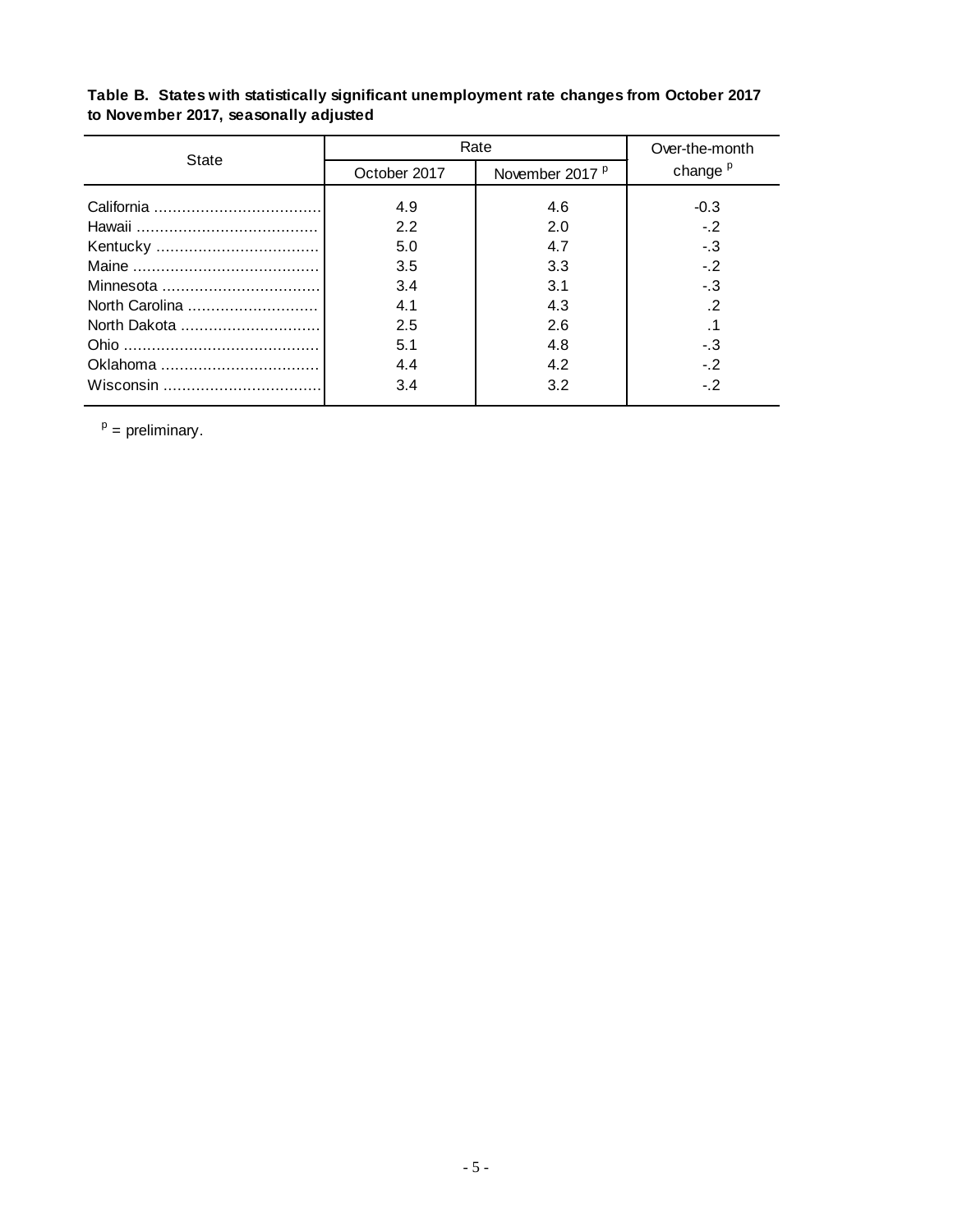|              | Rate          | Over-the-year              |                     |
|--------------|---------------|----------------------------|---------------------|
| <b>State</b> | November 2016 | November 2017 <sup>P</sup> | change <sup>p</sup> |
|              | 6.2           | 3.5                        | $-2.7$              |
|              | 6.6           | 7.2                        | .6                  |
|              | 5.3           | 4.6                        | $-7$                |
|              | 4.9           | 3.6                        | $-1.3$              |
|              | 5.5           | 4.3                        | $-1.2$              |
|              | 2.9           | 2.0                        | $-9$                |
|              | 3.7           | 2.9                        | $-8$                |
|              | 5.8           | 4.9                        | $-9$                |
|              | 3.5           | 2.9                        | $-6$                |
|              | 4.3           | 3.5                        | $-8$                |
|              | 6.0           | 4.7                        | $-1.3$              |
| Minnesota    | 4.0           | 3.1                        | $-.9$               |
|              | 4.5           | 3.4                        | $-1.1$              |
|              | 3.3           | 2.7                        | $-6$                |
| New Mexico   | 6.7           | 6.1                        | $-6$                |
|              | 5.2           | 4.3                        | $-.9$               |
|              | 3.0           | 2.6                        | $-.4$               |
| Oklahoma     | 4.9           | 4.2                        | $-7$                |
|              | 5.5           | 4.6                        | $-9$                |
| South Dakota | 2.9           | 3.5                        | .6                  |
|              | 5.1           | 3.1                        | $-2.0$              |
|              | 4.8           | 3.8                        | $-1.0$              |
|              | 5.2           | 4.5                        | $-7$                |
|              | 4.1           | 3.2                        | $-.9$               |
|              | 4.9           | 4.3                        | $-6$                |

#### **Table C. States with statistically significant unemployment rate changes from November 2016 to November 2017, seasonally adjusted**

<sup>p</sup> = preliminary.

### **Table D. States with statistically significant employment changes from October 2017 to November 2017, seasonally adjusted**

| State          | October              | November               | Over-the-month change <sup>p</sup> |          |  |  |
|----------------|----------------------|------------------------|------------------------------------|----------|--|--|
|                | 2017                 | 2017 $P$               | Level                              | Percent  |  |  |
|                | 330,400              | 327,400                | $-3,000$                           | $-0.9$   |  |  |
|                | 16,874,000           | 16,921,400             | 47,400                             | .3       |  |  |
|                | 1,586,600            | 1,592,900<br>9,552,600 | 6,300                              | .4<br>.3 |  |  |
|                | 9,527,700<br>438,500 | 435,800                | 24,900<br>$-2.700$                 | -.6      |  |  |
| South Carolina | 2,105,700            | 2,113,600              | 7.900                              | .4       |  |  |
|                | 12,390,700           | 12,445,200             | 54,500                             | .4       |  |  |
|                | 3,342,800            | 3,352,600              | 9.800                              | .3       |  |  |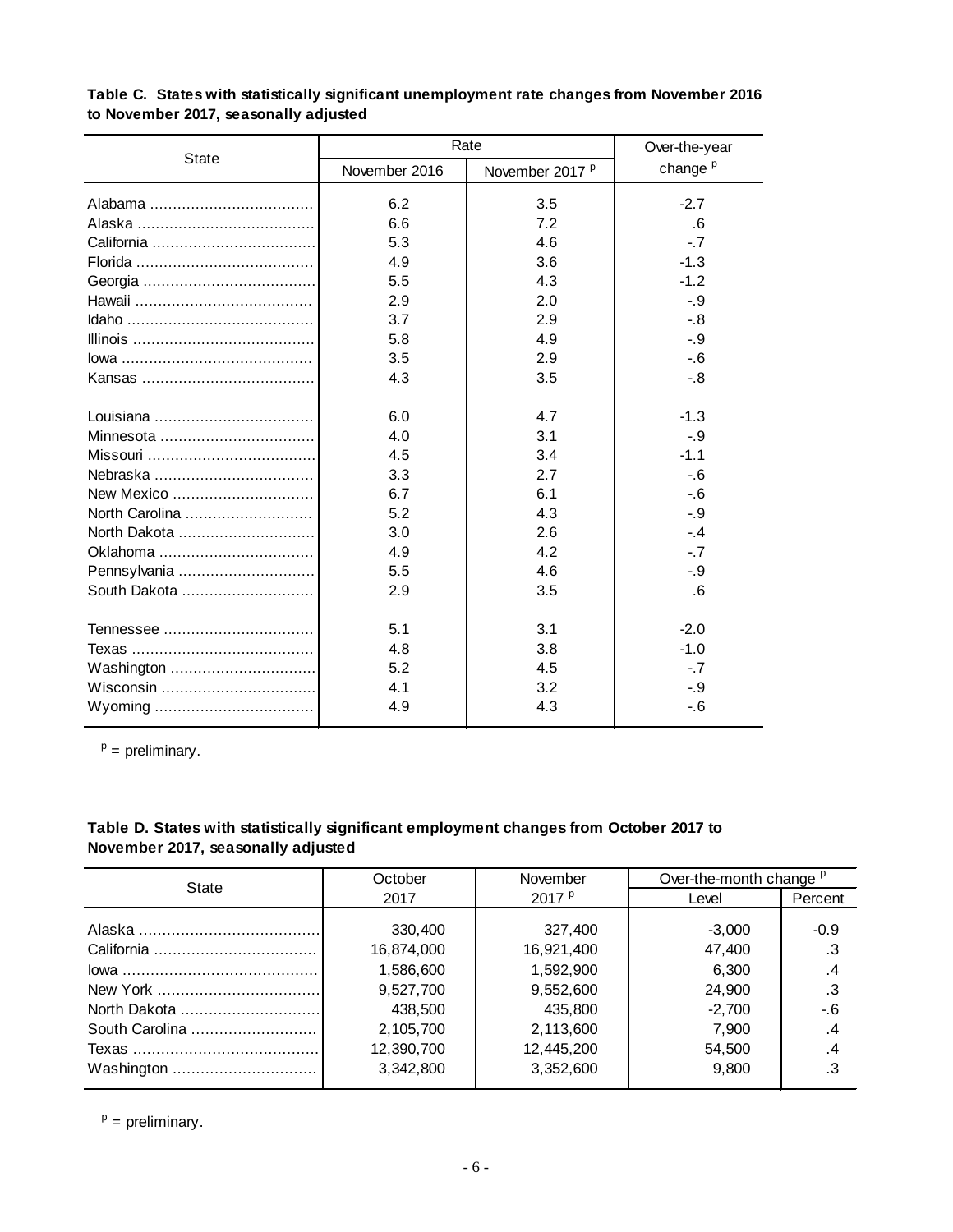| Table E. States with statistically significant employment changes from November 2016 to |
|-----------------------------------------------------------------------------------------|
| November 2017, seasonally adjusted                                                      |

| <b>State</b>   | November   | November          | Over-the-year change <sup>p</sup> |         |  |  |
|----------------|------------|-------------------|-----------------------------------|---------|--|--|
|                | 2016       | 2017 <sup>p</sup> | Level                             | Percent |  |  |
|                |            |                   |                                   |         |  |  |
|                | 1,983,500  | 2,016,900         | 33,400                            | 1.7     |  |  |
|                | 2,728,200  | 2,769,500         | 41,300                            | 1.5     |  |  |
|                | 1,233,500  | 1,254,100         | 20,600                            | 1.7     |  |  |
|                | 16,633,100 | 16,921,400        | 288,300                           | 1.7     |  |  |
|                | 2,618,000  | 2,663,300         | 45,300                            | 1.7     |  |  |
|                | 8,481,400  | 8,676,400         | 195,000                           | 2.3     |  |  |
|                | 4,428,100  | 4,513,300         | 85,200                            | 1.9     |  |  |
|                | 705,200    | 721,400           | 16,200                            | 2.3     |  |  |
|                | 1,570,200  | 1,592,900         | 22,700                            | 1.4     |  |  |
|                | 1,927,400  | 1,953,000         | 25,600                            | 1.3     |  |  |
|                |            |                   |                                   |         |  |  |
|                | 2,722,200  | 2,782,900         | 60,700                            | 2.2     |  |  |
| Massachusetts  | 3,583,400  | 3,648,600         | 65,200                            | 1.8     |  |  |
|                | 4,368,000  | 4,414,300         | 46,300                            | 1.1     |  |  |
|                | 2,915,600  | 2,949,100         | 33,500                            | 1.1     |  |  |
|                | 2,864,200  | 2,894,400         | 30,200                            | 1.1     |  |  |
|                | 1,318,800  | 1,353,900         | 35,100                            | 2.7     |  |  |
| New Jersey     | 4,094,800  | 4,136,700         | 41,900                            | 1.0     |  |  |
|                | 9,435,800  | 9,552,600         | 116,800                           | 1.2     |  |  |
| North Carolina | 4,375,000  | 4,446,500         | 71,500                            | 1.6     |  |  |
|                | 1,849,300  | 1,885,600         | 36,300                            | 2.0     |  |  |
|                |            |                   |                                   |         |  |  |
| Pennsylvania   | 5,913,400  | 5,976,000         | 62,600                            | 1.1     |  |  |
| South Carolina | 2,068,800  | 2,113,600         | 44,800                            | 2.2     |  |  |
|                | 2,990,600  | 3,026,800         | 36,200                            | 1.2     |  |  |
|                | 12,114,600 | 12,445,200        | 330,600                           | 2.7     |  |  |
|                | 1,446,300  | 1,487,500         | 41,200                            | 2.8     |  |  |
| Washington     | 3,283,500  | 3,352,600         | 69,100                            | 2.1     |  |  |
|                | 2,933,800  | 2,974,400         | 40,600                            | 1.4     |  |  |
|                |            |                   |                                   |         |  |  |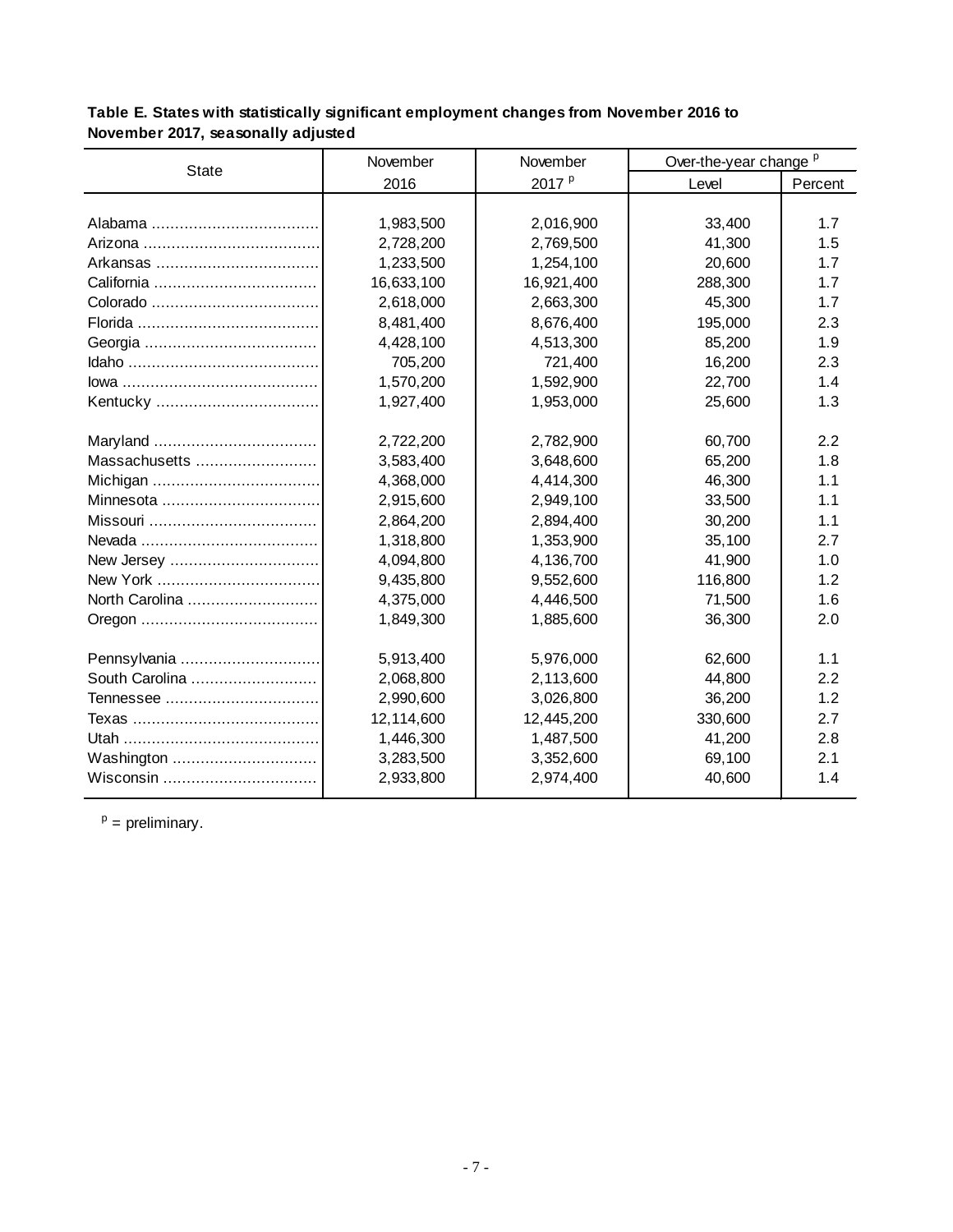# **Technical Note**

This release presents civilian labor force and unemployment data for states and selected substate areas from the Local Area Unemployment Statistics (LAUS) program (tables 1 and 2). Also presented are nonfarm payroll employment estimates by state and industry supersector from the Current Employment Statistics (CES) program (tables 3 and 4). The LAUS and CES programs are both federal-state cooperative endeavors.

#### **Civilian labor force and unemployment—from the LAUS program**

**Definitions.** The civilian labor force and unemployment data are based on the same concepts and definitions as those used for the official national estimates obtained from the Current Population Survey (CPS), a sample survey of households that is conducted for the Bureau of Labor Statistics (BLS) by the U.S. Census Bureau. The LAUS program measures employed persons and unemployed persons on a place-of-residence basis. The universe for each is the civilian noninstitutional population 16 years of age and older. Employed persons are those who did any work at all for pay or profit in the reference week (typically the week including the 12th of the month) or worked 15 hours or more without pay in a family business or farm, plus those not working who had a job from which they were temporarily absent, whether or not paid, for such reasons as bad weather, labor-management dispute, illness, or vacation.

Unemployed persons are those who were not employed during the reference week (based on the definition above), had actively looked for a job sometime in the 4-week period ending with the reference week, and were currently available for work; persons on layoff expecting recall need not be looking for work to be counted as unemployed. The civilian labor force is the sum of employed and unemployed persons. The unemployment rate is the number of unemployed as a percent of the civilian labor force.

**Method of estimation.** Estimates for 48 states, the District of Columbia, the Los Angeles-Long Beach-Glendale metropolitan division, New York City, and the balances of California and New York state are produced using time-series models. This method, which underwent substantial enhancement at the beginning of 2015, utilizes data from several sources, including the CPS, the CES, and state unemployment insurance (UI) programs. Estimates for the state of California are derived by summing the estimates for the Los Angeles-Long Beach-Glendale metropolitan division and the balance of California. Similarly, estimates for New York state are derived by summing the estimates for New York City and the balance of New York state. Estimates for the five additional substate areas contained in this release (the Cleveland-Elyria and Detroit-Warren-Dearborn metropolitan areas and the Chicago-Naperville-Arlington Heights, Miami-Miami Beach-Kendall, and Seattle-Bellevue-Everett metropolitan divisions) and their respective balances of state are produced using a similar model-based approach.

Each month, estimates for the nine census divisions first are modeled using inputs from the CPS only and controlled to

the national totals. State estimates then are controlled to their respective census division totals. Substate and balance-of-state estimates for the five areas noted above also are controlled to their respective state totals. This tiered process of controlling model-based estimates to the U.S. totals is called real-time benchmarking. Estimates for Puerto Rico are derived from a monthly household survey similar to the CPS. A more detailed description of the estimation procedures is available from BLS upon request.

**Annual revisions.** Civilian labor force and unemployment data for prior years reflect adjustments made after the end of each year. The adjusted estimates reflect updated population data from the U.S. Census Bureau, any revisions in the other data sources, and model re-estimation. In most years, historical data for the most recent five years are revised near the beginning of each calendar year, prior to the release of January estimates. With the introduction of a new generation of times-series models in early 2015, historical data were re-estimated back to the series beginnings in 1976, 1990, or 1994.

**Seasonal adjustment.** The LAUS models decompose the estimates of employed and unemployed persons into trend, seasonal, and irregular components. The trend component of each measure is then smoothed using a Trend-Cycle Cascade Filter, which combines the Henderson trend filter with a seasonal filter. This combined filter suppresses variability due to real-time benchmarking while simultaneously removing any residual seasonality that may be present in the series. The resulting smoothed-seasonally adjusted unemployment rate estimates are analyzed in this news release and published on the BLS website. During estimation for the current year, the smoothed-seasonally adjusted estimates for a given month are created using an asymmetric filter that incorporates information from previous observations only. For annual revisions, historical data are smoothed using a two-sided filter.

**Area definitions.** The substate area data published in this release reflect the delineations that were issued by the U.S. Office of Management and Budget on July 15, 2015. A detailed list of the geographic definitions is available online at www.bls.gov/lau/lausmsa.htm.

#### **Employment—from the CES program**

**Definitions.** Employment data refer to persons on establishment payrolls who receive pay for any part of the pay period that includes the 12th of the month. Persons are counted at their place of work rather than at their place of residence; those appearing on more than one payroll are counted on each payroll. Industries are classified on the basis of their principal activity in accordance with the 2012 version of the North American Industry Classification System.

**Method of estimation.** CES State and Area employment data are produced using several estimation procedures. Where possible these data are produced using a "weighted link relative" estimation technique in which a ratio of current month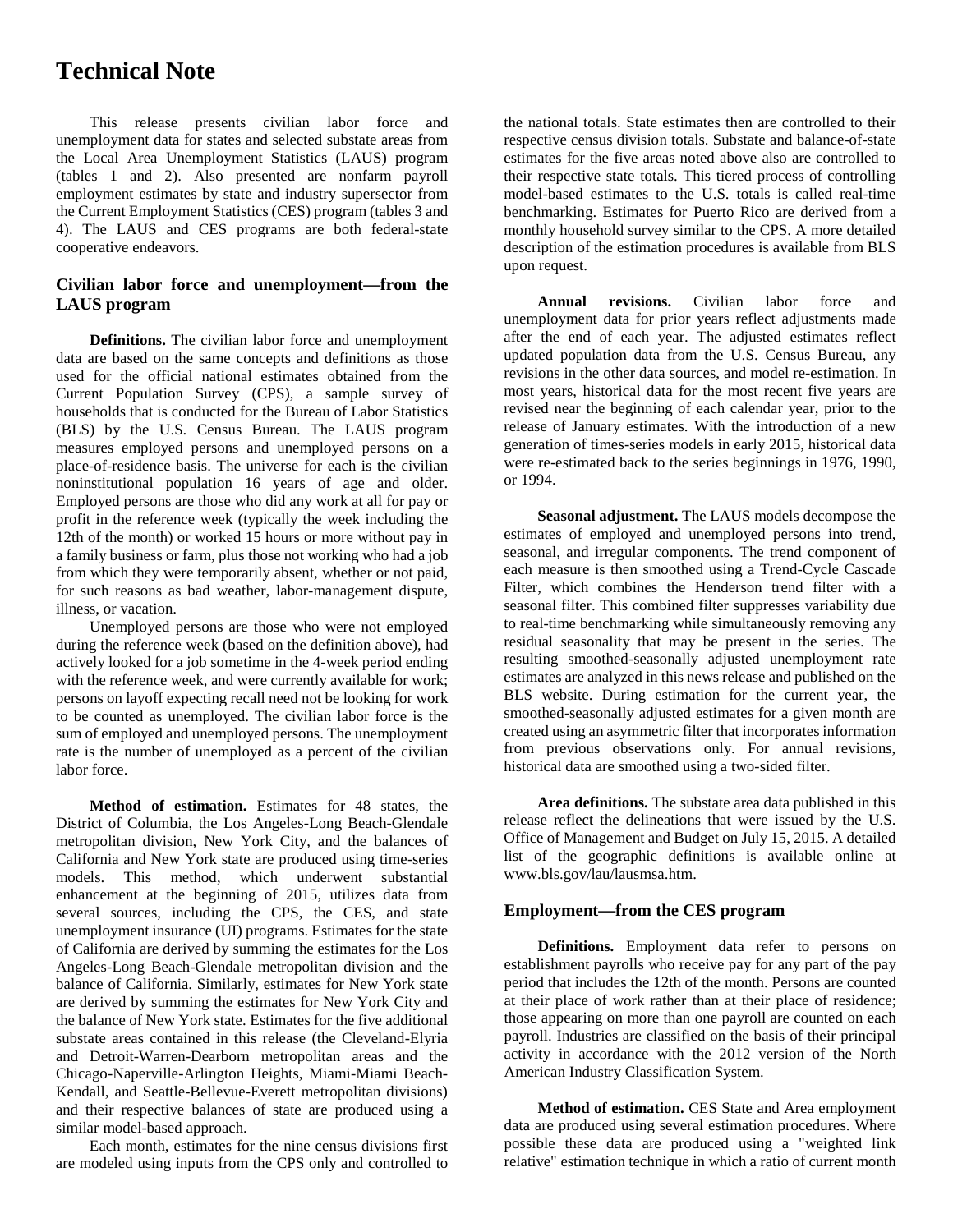weighted employment to that of the previous-month weighted employment is computed from a sample of establishments reporting for both months. The estimates of employment for the current month are then obtained by multiplying these ratios by the previous month's employment estimates. The weighted link relative technique is utilized for data series where the sample size meets certain statistical criteria.

For some employment series, the sample of establishments is very small or highly variable. In these cases, a model-based approach is used in estimation. These models use the direct sample estimates (described above), combined with forecasts of historical (benchmarked) data to decrease volatility in estimation. Two different models (Fay-Herriot Model and Small Domain Model) are used depending on the industry level being estimated. For more detailed information about each model, refer to the BLS Handbook of Methods.

**Annual revisions.** Employment estimates are adjusted annually to a complete count of jobs, called benchmarks, derived principally from tax reports that are submitted by employers who are covered under state unemployment insurance (UI) laws. The benchmark information is used to adjust the monthly estimates between the new benchmark and the preceding one and also to establish the level of employment for the new benchmark month. Thus, the benchmarking process establishes the level of employment, and the sample is used to measure the month-to-month changes in the level for the subsequent months. Information on recent benchmark revisions is available online at www.bls.gov/sae/benchmark2017.pdf.

**Seasonal adjustment.** Payroll employment data are seasonally adjusted at the statewide supersector level. In some states, the seasonally adjusted payroll employment total is computed by aggregating the independently adjusted supersector series. In other states, the seasonally adjusted payroll employment total is independently adjusted. Revisions to historical data for the most recent 5 years are made once a year, coincident with annual benchmark adjustments.

**Caution on aggregating state data.** State estimation procedures are designed to produce accurate data for each individual state. BLS independently develops a national employment series; state estimates are not forced to sum to national totals. Because each state series is subject to larger sampling and nonsampling errors than the national series, summing them cumulates individual state-level errors and can cause significant distortions at an aggregate level. Due to these

statistical limitations, BLS does not compile a "sum-of-states" employment series, and cautions users that such a series is subject to a relatively large and volatile error structure.

#### **Reliability of the estimates**

The estimates presented in this release are based on sample surveys, administrative data, and modeling and, thus, are subject to sampling and other types of errors. Sampling error is a measure of sampling variability—that is, variation that occurs by chance because a sample rather than the entire population is surveyed. Survey data also are subject to nonsampling errors, such as those which can be introduced into the data collection and processing operations. Estimates not directly derived from sample surveys are subject to additional errors resulting from the specific estimation processes used.

**Use of error measures.** Changes in state unemployment rates and state nonfarm payroll employment are cited in the analysis of this release only if they have been determined to be statistically significant at the 90-percent confidence level. Furthermore, state unemployment rates for the current month generally are cited only if they have been determined to be significantly different from the U.S. rate at the 90-percent confidence level. The underlying model-based standard error measures for unemployment rates and over-the-month and over-the-year changes in rates are available at www.bls.gov/lau/lastderr.htm. The underlying standard error measures for over-the-month and over-the-year changes in state payroll employment data at the total nonfarm and supersector levels are available at www.bls.gov/sae/790stderr.htm. Measures of nonsampling error are not available.

#### **Additional information**

Estimates of civilian labor force and unemployment from the LAUS program, as well as nonfarm payroll employment from the CES program, for metropolitan areas and metropolitan divisions are available in the news release Metropolitan Area Employment and Unemployment. Estimates of civilian labor force, employed persons, unemployed persons, and unemployment rates for approximately 7,500 subnational areas are available online at www.bls.gov/lau/. Employment data from the CES program for states and metropolitan areas are available online at www.bls.gov/sae/. Information in this release will be made available to sensory impaired individuals upon request. Voice phone: (202) 691-5200; Federal Relay Service: (800) 877-8339.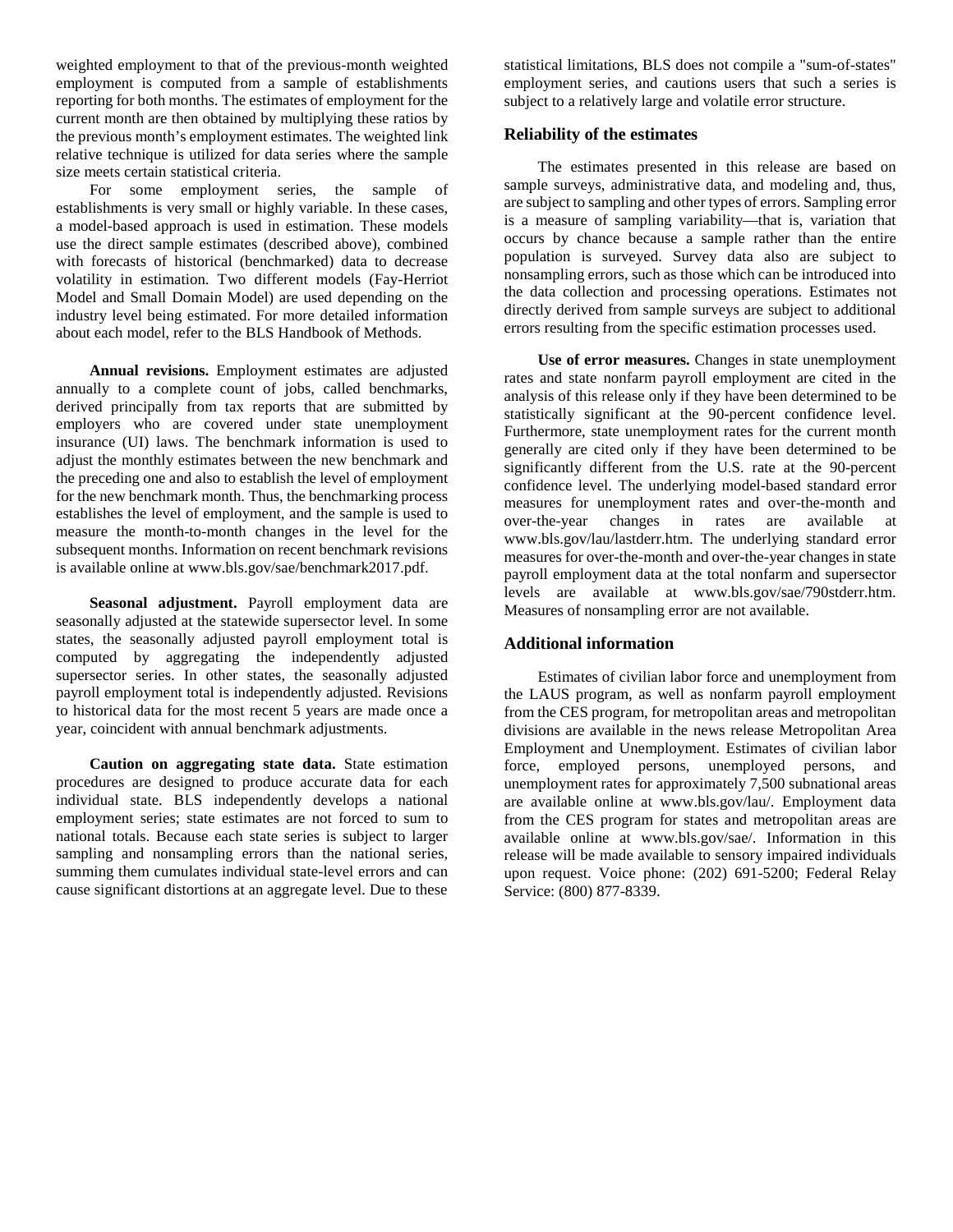#### **LABOR FORCE DATA SEASONALLY ADJUSTED Table 1. Civilian labor force and unemployment by state and selected area, seasonally adjusted**

|                                                   | Civilian labor force   |                        |                        |                        | Unemployed        |                   |                   |                   |            |                          |            |                   |
|---------------------------------------------------|------------------------|------------------------|------------------------|------------------------|-------------------|-------------------|-------------------|-------------------|------------|--------------------------|------------|-------------------|
|                                                   |                        |                        |                        |                        |                   | Number            |                   |                   |            | Percent of labor force   |            |                   |
| State and area                                    | Nov.                   | Sept.                  | Oct.                   | Nov.                   | Nov.              | Sept.             | Oct.              | Nov.              | Nov.       | Sept.                    | Oct.       | Nov.              |
|                                                   | 2016                   | 2017                   | 2017                   | 2017 <sup>p</sup>      | 2016              | 2017              | 2017              | 2017 <sup>P</sup> | 2016       | 2017                     | 2017       | 2017 <sup>p</sup> |
|                                                   |                        |                        |                        |                        |                   |                   |                   |                   |            |                          |            |                   |
|                                                   | 2,183,650              | 2,151,656              | 2,156,951              | 2,163,474              | 136,135           | 82,562            | 77,231            | 75,807            | 6.2        | 3.8                      | 3.6        | 3.5               |
|                                                   | 359.745                | 364,072                | 363,246                | 363,111                | 23,691            | 26,235            | 26,156            | 26,160            | 6.6        | 7.2                      | 7.2        | 7.2               |
|                                                   | 3,257,465              | 3,315,109              | 3,317,510              | 3,327,116              | 162,652           | 156,649           | 147,881           | 144,129           | 5.0        | 4.7                      | 4.5        | 4.3               |
|                                                   | 1,338,739              | 1,379,610              | 1,378,254              | 1,372,006              | 53,168            | 48,635            | 49,591            | 50,127            | 4.0        | 3.5                      | 3.6        | 3.7               |
|                                                   | 19,164,659             | 19,295,733             | 19,360,260             | 19,393,427             | 1,006,961         | 987,010           | 952,996           | 884,294           | 5.3        | 5.1                      | 4.9        | 4.6               |
| Los Angeles-Long Beach-Glendale <sup>1</sup> .    | 5,060,065              | 5,163,733              | 5,177,166              | 5,178,085              | 257,458           | 251,214           | 245,813           | 234,271           | 5.1        | 4.9                      | 4.7        | 4.5               |
|                                                   | 2,907,353              | 3,010,114              | 3,020,823              | 3,035,098              | 88,592            | 76,526            | 81,374            | 86,945            | 3.0        | 2.5                      | 2.7        | 2.9               |
|                                                   | 1,887,486              | 1,913,982              | 1,906,084              | 1,902,426              | 84,279            | 87,100            | 85,603            | 86,993            | 4.5        | 4.6                      | 4.5        | 4.6               |
|                                                   | 470,434                | 478,982                | 478,069                | 476,891                | 20,388            | 23,423            | 22,735            | 22,235            | 4.3        | 4.9                      | 4.8        | 4.7               |
| District of Columbia                              | 393,325                | 402,005                | 400,873                | 400,492                | 22,672            | 26,231            | 26,539            | 25,541            | 5.8        | 6.5                      | 6.6        | 6.4               |
| Miami-Miami Beach-Kendall <sup>1</sup>            | 9,924,184              | 10,115,461             | 10,117,844             | 10,122,761             | 490,060           | 385,319           | 369.146           | 368,578           | 4.9        | 3.8<br>4.5               | 3.6        | 3.6               |
|                                                   | 1,357,760<br>4,973,933 | 1,395,347<br>5,070,396 | 1,390,342<br>5,085,111 | 1,387,234<br>5,093,395 | 74,695<br>272,252 | 62,659<br>225,171 | 62,441<br>219,548 | 64,455<br>221,447 | 5.5<br>5.5 | 4.4                      | 4.5<br>4.3 | 4.6<br>4.3        |
|                                                   | 690,799                | 688,776                | 686,589                | 684,340                | 19,992            | 17,007            | 15,172            | 14,023            | 2.9        | 2.5                      | 2.2        | 2.0               |
|                                                   | 820,620                | 823,696                | 828,663                | 835,890                | 30,211            | 23,018            | 23,617            | 24,186            | 3.7        | 2.8                      | 2.9        | 2.9               |
|                                                   | 6,504,520              | 6,424,858              | 6,425,364              | 6,445,125              | 374,409           | 321,617           | 317,137           | 313,769           | 5.8        | 5.0                      | 4.9        | 4.9               |
| Chicago-Naperville-Arlington Heights <sup>1</sup> | 3,790,951              | 3,765,208              | 3,766,002              | 3,775,364              | 223,532           | 190,466           | 192,571           | 194,328           | 5.9        | 5.1                      | 5.1        | 5.1               |
|                                                   | 3,313,308              | 3,341,796              | 3,330,887              | 3,315,489              | 135,806           | 126,375           | 128,733           | 123,217           | 4.1        | 3.8                      | 3.9        | 3.7               |
|                                                   | 1,695,296              | 1,686,979              | 1,686,580              | 1,686,744              | 59,844            | 54,680            | 50,974            | 49,133            | 3.5        | 3.2                      | 3.0        | 2.9               |
|                                                   | 1,479,477              | 1,487,227              | 1,487,674              | 1,487,493              | 63,735            | 56,781            | 53,783            | 52,367            | 4.3        | 3.8                      | 3.6        | 3.5               |
|                                                   | 2,006,806              | 2,061,849              | 2,062,033              | 2,061,760              | 97,878            | 107,148           | 103,223           | 97,503            | 4.9        | 5.2                      | 5.0        | 4.7               |
|                                                   | 2,102,642              | 2,083,328              | 2,087,013              | 2,098,597              | 126,841           | 105,736           | 100,204           | 98,184            | 6.0        | 5.1                      | 4.8        | 4.7               |
|                                                   | 695,168                | 705,266                | 703,846                | 702,150                | 26,642            | 26,101            | 24,970            | 23,069            | 3.8        | 3.7                      | 3.5        | 3.3               |
| Maryland                                          | 3,180,866              | 3,251,906              | 3,251,304              | 3,245,507              | 133,638           | 122,395           | 122,106           | 126.327           | 4.2        | 3.8                      | 3.8        | 3.9               |
|                                                   | 3,584,510              | 3,669,467              | 3,656,009              | 3,647,779              | 112,267           | 142,538           | 134,792           | 130,557           | 3.1        | 3.9                      | 3.7        | 3.6               |
| Michigan                                          | 4,858,145              | 4,851,275              | 4,858,302              | 4,874,774              | 245,422           | 208,573           | 217,830           | 223,808           | 5.1        | 4.3                      | 4.5        | 4.6               |
| Detroit-Warren-Dearborn <sup>2</sup>              | 2,082,619              | 2,087,118              | 2,090,114              | 2,100,234              | 116,857           | 75,905            | 82,155            | 89,771            | 5.6        | 3.6                      | 3.9        | 4.3               |
|                                                   | 3,002,955              | 3,069,062              | 3,074,081              | 3,079,420              | 121,208           | 112,150           | 103,060           | 96,674            | 4.0        | 3.7<br>5.2               | 3.4<br>4.9 | 3.1<br>4.8        |
| Mississippi                                       | 1,283,179<br>3,104,646 | 1,277,975<br>3,055,733 | 1,272,309<br>3,051,590 | 1,272,532<br>3,044,776 | 71,833<br>140,666 | 66,040<br>116,159 | 62,561<br>105,404 | 60,782<br>103,231 | 5.6<br>4.5 | 3.8                      | 3.5        | 3.4               |
|                                                   | 528,070                | 525,882                | 525,878                | 526,053                | 21,127            | 20,391            | 20,422            | 20,955            | 4.0        | 3.9                      | 3.9        | 4.0               |
| Nebraska                                          | 1,011,893              | 1,010,354              | 1,010,893              | 1,011,386              | 33,313            | 27,832            | 27,061            | 27,189            | 3.3        | 2.8                      | 2.7        | 2.7               |
| Nevada                                            | 1,433,564              | 1,451,447              | 1,457,082              | 1,464,453              | 74,661            | 71,764            | 72,484            | 73,358            | 5.2        | 4.9                      | 5.0        | 5.0               |
| New Hampshire                                     | 751,229                | 750,028                | 748,044                | 746,299                | 20,698            | 20,063            | 20,137            | 20,015            | 2.8        | 2.7                      | 2.7        | 2.7               |
| New Jersey                                        | 4,509,982              | 4,524,302              | 4,521,272              | 4,515,788              | 215,405           | 212,993           | 220,958           | 230,340           | 4.8        | 4.7                      | 4.9        | 5.1               |
|                                                   | 928,535                | 930,322                | 931,378                | 932,930                | 62,676            | 57,652            | 57,130            | 56,508            | 6.7        | 6.2                      | 6.1        | 6.1               |
| New York                                          | 9,522,738              | 9,693,682              | 9,712,582              | 9,714,914              | 462,772           | 472,629           | 470,592           | 460,316           | 4.9        | 4.9                      | 4.8        | 4.7               |
| New York City                                     | 4,119,693              | 4,243,870              | 4,247,213              | 4,236,330              | 207,853           | 214,579           | 213,803           | 197,043           | 5.0        | 5.1                      | 5.0        | 4.7               |
| North Carolina                                    | 4,912,477              | 4,931,077              | 4,946,506              | 4,952,898              | 254,665           | 200,222           | 203,783           | 213,437           | 5.2        | 4.1                      | 4.1        | 4.3               |
|                                                   | 417,400                | 417,976                | 418,560                | 418,181                | 12,614            | 9,924             | 10,324            | 10,767            | 3.0        | 2.4                      | 2.5        | 2.6               |
|                                                   | 5,691,174              | 5,757,728              | 5,761,152              | 5,771,488              | 284,934           | 305,213           | 295,869           | 279,122           | 5.0        | 5.3                      | 5.1        | 4.8               |
| Cleveland-Elyria <sup>2</sup>                     | 1,028,107              | 1,036,275              | 1,032,559              | 1,030,293              | 58,020            | 66,105            | 64,099            | 60,201            | 5.6        | 6.4                      | 6.2        | 5.8               |
| Oklahoma                                          | 1,823,846<br>2,065,048 | 1,827,368<br>2,131,170 | 1,835,578<br>2,134,176 | 1,841,642<br>2,138,115 | 89,161<br>95,514  | 81,726<br>90,020  | 80,430<br>92,300  | 77,177<br>90,734  | 4.9<br>4.6 | 4.5<br>4.2               | 4.4<br>4.3 | 4.2<br>4.2        |
| Pennsylvania                                      | 6,455,357              | 6,414,524              | 6,398,872              | 6,396,698              | 353,825           | 309,293           | 297,886           | 295,550           | 5.5        | 4.8                      | 4.7        | 4.6               |
| Rhode Island                                      | 551,140                | 555,203                | 554,791                | 554,721                | 27,785            | 23,242            | 23,290            | 24,003            | 5.0        | 4.2                      | 4.2        | 4.3               |
|                                                   | 2,298,141              | 2,324,112              | 2,326,122              | 2,325,319              | 99,867            | 91,342            | 91,092            | 92,740            | 4.3        | 3.9                      | 3.9        | 4.0               |
|                                                   | 454,081                | 458,775                | 459,164                | 459,491                | 13,125            | 15,758            | 15,986            | 16,091            | 2.9        | 3.4                      | 3.5        | 3.5               |
| Tennessee                                         | 3,166,396              | 3,183,060              | 3,208,049              | 3,222,215              | 161,072           | 95,648            | 94,946            | 98,415            | 5.1        | 3.0                      | 3.0        | 3.1               |
|                                                   | 13,347,755             | 13,408,314             | 13,427,830             | 13,480,561             | 636,048           | 541,098           | 517,228           | 512,121           | 4.8        | 4.0                      | 3.9        | 3.8               |
|                                                   | 1,526,504              | 1,575,177              | 1,575,812              | 1,577,986              | 48,845            | 53,852            | 51,577            | 50,308            | 3.2        | 3.4                      | 3.3        | 3.2               |
|                                                   | 345,154                | 344,734                | 345,184                | 345,628                | 10,954            | 10,166            | 10,031            | 9,951             | 3.2        | 2.9                      | 2.9        | 2.9               |
|                                                   | 4,264,458              | 4,340,173              | 4,338,624              | 4,327,189              | 174,905           | 159,586           | 157,562           | 159,126           | 4.1        | 3.7                      | 3.6        | 3.7               |
| Washington                                        | 3,674,364              | 3,754,537              | 3,767,779              | 3,772,950              | 191,280           | 171,901           | 170,572           | 168,159           | 5.2        | 4.6                      | 4.5        | 4.5               |
| Seattle-Bellevue-Everett <sup>1</sup>             | 1,636,867              | 1,650,213              | 1,654,423              | 1,658,756              | 61,738            | 62,189            | 62,569            | 62,792            | 3.8        | 3.8                      | 3.8        | 3.8               |
|                                                   | 782,915                | 780,337                | 779,618                | 780,033                | 45,629            | 39,837            | 39,861            | 41,510            | 5.8        | 5.1                      | 5.1        | 5.3               |
|                                                   | 3,116,966              | 3,162,031              | 3,162,202              | 3,168,140              | 128,422           | 109,414           | 108,062           | 102,432           | 4.1        | 3.5                      | 3.4        | 3.2               |
|                                                   | 300,998                | 293,821                | 293,413                | 292,802                | 14,709            | 11,882            | 12,222            | 12,488            | 4.9        | 4.0                      | 4.2        | 4.3               |
|                                                   | 1,117,076              |                        | 1,078,036              | 1,088,900              | 136,751           |                   | 114,381           | 117,938           | 12.2       | $\overline{\phantom{0}}$ | 10.6       | 10.8              |

<sup>1</sup> Metropolitan division.

<sup>2</sup> Metropolitan statistical area.

p Preliminary

– Data not available.

NOTE: Data refer to place of residence. Data for Puerto Rico are derived from a monthly household survey similar to the Current Population Survey. Area definitions are based on Office of<br>Management and Budget Bulletin No.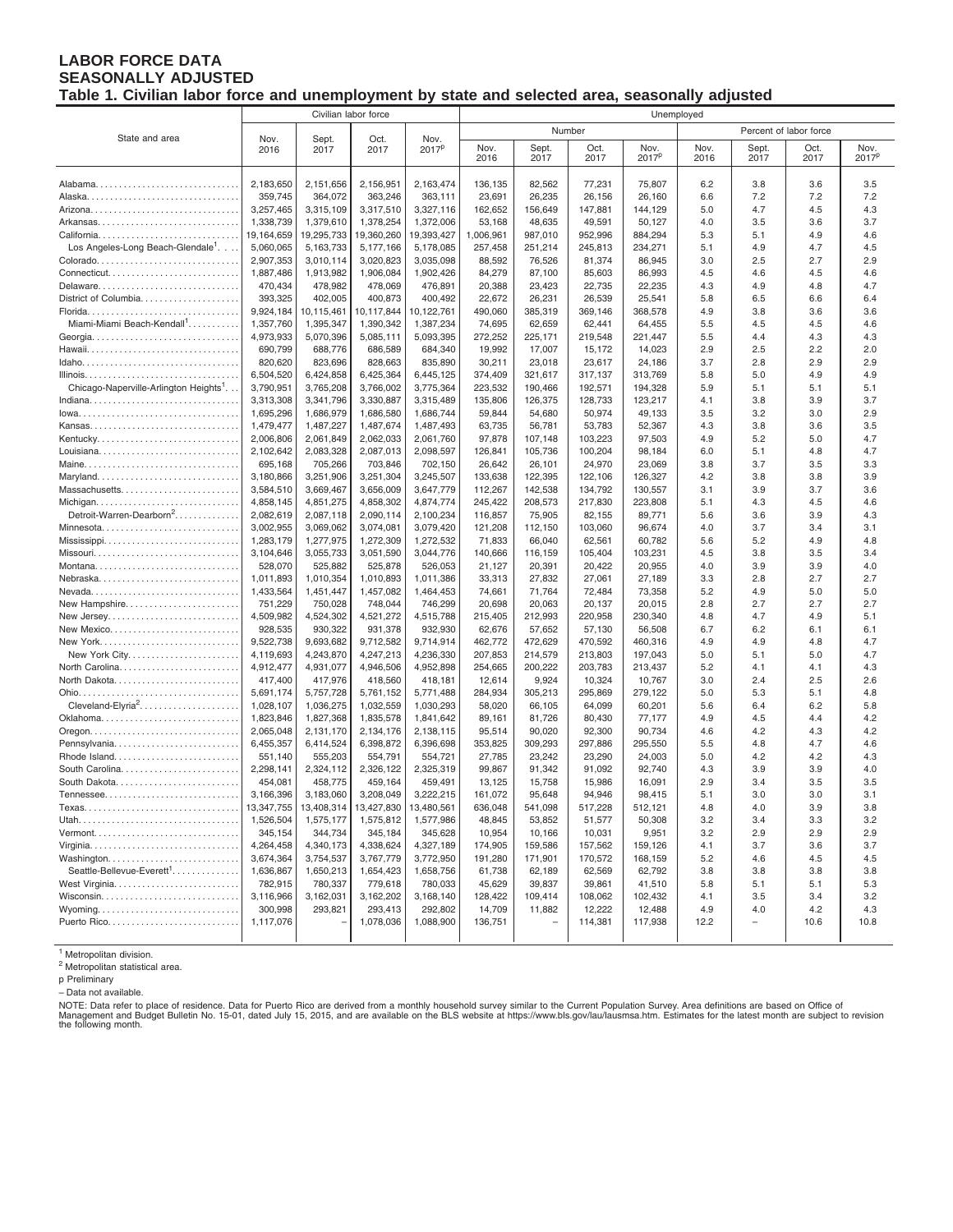#### **LABOR FORCE DATA NOT SEASONALLY ADJUSTED Table 2. Civilian labor force and unemployment by state and selected area, not seasonally adjusted**

|                                                |                        | Civilian labor force   |                        |                        | Unemployed                       |                   |                   |                   |             |             |             |                   |  |
|------------------------------------------------|------------------------|------------------------|------------------------|------------------------|----------------------------------|-------------------|-------------------|-------------------|-------------|-------------|-------------|-------------------|--|
|                                                |                        | October                | November               |                        | Number<br>Percent of labor force |                   |                   |                   |             |             |             |                   |  |
| State and area                                 |                        |                        |                        |                        | October                          |                   | November          |                   |             | October     |             | November          |  |
|                                                | 2016                   | 2017                   | 2016                   | 2017 <sup>p</sup>      | 2016                             | 2017              | 2016              | 2017 <sup>p</sup> | 2016        | 2017        | 2016        | 2017 <sup>p</sup> |  |
|                                                |                        |                        |                        |                        |                                  |                   |                   |                   |             |             |             |                   |  |
|                                                | 2,193,487              | 2,178,339              | 2,184,641              | 2,173,604              | 136,336                          | 75,766            | 123,834           | 77,270            | 6.2         | 3.5         | 5.7         | 3.6               |  |
|                                                | 357,474                | 359,601                | 356,778                | 359,172                | 22,232                           | 24,097            | 23,006            | 25,520            | 6.2         | 6.7         | 6.4         | 7.1               |  |
|                                                | 3,264,008              | 3,314,636              | 3,265,507              | 3,334,467              | 167,206                          | 145,862           | 155,867           | 143,390           | 5.1         | 4.4         | 4.8         | 4.3               |  |
|                                                | 1,342,421              | 1,374,366              | 1,334,504              | 1,358,380              | 46,406                           | 44,246            | 45,836            | 45,183            | 3.5         | 3.2         | 3.4         | 3.3               |  |
|                                                | 19,201,496             | 19,357,850             | 19,157,621             | 19,344,423             | 1,007,701                        | 838,586           | 963,869           | 775,534           | 5.2         | 4.3         | 5.0         | 4.0               |  |
| Los Angeles-Long Beach-Glendale <sup>1</sup> . | 5,071,969              | 5,165,721              | 5,067,615              | 5,152,795              | 259,901                          | 225,617           | 243,819           | 212,583           | 5.1         | 4.4         | 4.8         | 4.1               |  |
|                                                | 2,915,022              | 3,022,135              | 2,899,265              | 3,028,318              | 82,055                           | 79,777            | 78,408            | 87,754            | 2.8         | 2.6         | 2.7         | 2.9               |  |
|                                                | 1,885,732              | 1,899,371              | 1,882,158              | 1,898,168              | 79,435                           | 81,857            | 73,411            | 82,085            | 4.2         | 4.3         | 3.9         | 4.3               |  |
| Delaware                                       | 470,204                | 474,369                | 470,281                | 474,209                | 19,814                           | 20,733            | 18,029            | 19,527            | 4.2         | 4.4         | 3.8         | 4.1               |  |
| District of Columbia                           | 394,704                | 401,159                | 394,454                | 401,691                | 23,389                           | 27,462            | 22,343            | 23,190            | 5.9         | 6.8         | 5.7         | 5.8               |  |
|                                                | 9,932,052              | 10,096,651             | 9,927,342              | 10,080,228             | 490,603                          | 361,634           | 473,563           | 386,197           | 4.9         | 3.6         | 4.8         | 3.8               |  |
| Miami-Miami Beach-Kendall <sup>1</sup>         | 1,357,687<br>4,972,208 | 1,384,154<br>5,074,106 | 1,360,607<br>4,975,427 | 1,385,846<br>5,075,968 | 74,553<br>276,234                | 63,353<br>221,354 | 68,334<br>251,828 | 63,461<br>220,636 | 5.5<br>5.6  | 4.6<br>4.4  | 5.0<br>5.1  | 4.6<br>4.3        |  |
|                                                | 687,426                | 681,699                | 692,102                | 683,547                | 20,269                           | 12,925            | 19,950            | 13,786            | 2.9         | 1.9         | 2.9         | 2.0               |  |
|                                                | 819,947                | 832,579                | 818,262                | 838,263                | 26,793                           | 21,817            | 30,103            | 25,588            | 3.3         | 2.6         | 3.7         | 3.1               |  |
|                                                | 6,520,067              | 6,434,065              | 6,493,487              | 6,467,818              | 363,282                          | 301,844           | 340,691           | 302,474           | 5.6         | 4.7         | 5.2         | 4.7               |  |
| Chicago-Naperville-Arlington Heights'          | 3,783,546              | 3,754,154              | 3,761,186              | 3,776,395              | 216,835                          | 183,860           | 198,080           | 181,611           | 5.7         | 4.9         | 5.3         | 4.8               |  |
|                                                | 3,328,690              | 3,306,994              | 3,316,013              | 3,288,895              | 130,358                          | 112,598           | 127,730           | 110,326           | 3.9         | 3.4         | 3.9         | 3.4               |  |
|                                                | 1,702,903              | 1,685,910              | 1,691,617              | 1,680,021              | 54,397                           | 39,708            | 50,922            | 42,682            | 3.2         | 2.4         | 3.0         | 2.5               |  |
| Kansas                                         | 1,483,972              | 1,490,226              | 1,482,627              | 1,490,742              | 59,924                           | 45,049            | 56,378            | 48,233            | 4.0         | 3.0         | 3.8         | 3.2               |  |
|                                                | 1,997,151              | 2,050,958              | 2,002,931              | 2,054,529              | 91,044                           | 88,189            | 84,844            | 83,255            | 4.6         | 4.3         | 4.2         | 4.1               |  |
|                                                | 2,118,476              | 2,099,057              | 2,104,428              | 2,109,462              | 124,482                          | 89,657            | 114,387           | 89,073            | 5.9         | 4.3         | 5.4         | 4.2               |  |
|                                                | 697,727                | 703,975                | 691,090                | 696,606                | 23,884                           | 21,139            | 25,518            | 20,875            | 3.4         | 3.0         | 3.7         | 3.0               |  |
| Maryland                                       | 3,187,678              | 3,242,273              | 3,180,574              | 3,231,517              | 133,706                          | 122,365           | 126,573           | 130,005           | 4.2         | 3.8         | 4.0         | 4.0               |  |
| Massachusetts                                  | 3,576,746              | 3,624,102              | 3,583,688              | 3,624,361              | 101,927                          | 119,447           | 98,720            | 118,960           | 2.8         | 3.3         | 2.8         | 3.3               |  |
|                                                | 4,868,988              | 4,862,005              | 4,845,978              | 4,869,727              | 234,794                          | 206,364           | 203,410           | 192,643           | 4.8         | 4.2         | 4.2         | 4.0               |  |
| Detroit-Warren-Dearborn <sup>2</sup>           | 2,088,594              | 2,097,497              | 2,067,175              | 2,095,142              | 118,523                          | 89,144            | 97,931            | 77,678            | 5.7         | 4.3         | 4.7         | 3.7               |  |
| Minnesota                                      | 3,003,265              | 3,059,481              | 2,997,906              | 3,066,990              | 103,221                          | 72,773            | 102,107           | 80,545            | 3.4         | 2.4         | 3.4         | 2.6               |  |
| Mississippi                                    | 1,287,090<br>3,107,424 | 1,269,576<br>3,041,351 | 1,281,867<br>3,091,875 | 1,276,553<br>3,021,930 | 73,056<br>126,662                | 56,169<br>75,038  | 64,314<br>114,870 | 57,351<br>96,100  | 5.7<br>4.1  | 4.4<br>2.5  | 5.0<br>3.7  | 4.5<br>3.2        |  |
| Montana                                        | 526,549                | 522,847                | 524,923                | 523,574                | 19,296                           | 18,829            | 19,879            | 21,278            | 3.7         | 3.6         | 3.8         | 4.1               |  |
| Nebraska                                       | 1,011,427              | 1,007,622              | 1,010,228              | 1,008,349              | 30,561                           | 23,591            | 27,976            | 23,919            | 3.0         | 2.3         | 2.8         | 2.4               |  |
| Nevada                                         | 1,432,972              | 1,461,212              | 1,433,620              | 1,471,481              | 73,890                           | 70,732            | 71,570            | 72,048            | 5.2         | 4.8         | 5.0         | 4.9               |  |
| New Hampshire                                  | 748,222                | 743,251                | 749,293                | 743,037                | 18,430                           | 17,943            | 19,573            | 18,542            | 2.5         | 2.4         | 2.6         | 2.5               |  |
| New Jersey                                     | 4,505,268              | 4,490,335              | 4,492,794              | 4,485,012              | 205,724                          | 211,764           | 186,915           | 217,068           | 4.6         | 4.7         | 4.2         | 4.8               |  |
| New Mexico                                     | 929,347                | 932,944                | 935,046                | 938,742                | 61,112                           | 54,766            | 60,388            | 53,908            | 6.6         | 5.9         | 6.5         | 5.7               |  |
| New York                                       | 9,548,033              | 9,711,454              | 9,496,305              | 9,644,829              | 455,099                          | 448,961           | 428,310           | 431,628           | 4.8         | 4.6         | 4.5         | 4.5               |  |
| New York City                                  | 4,138,355              | 4,251,205              | 4,116,024              | 4,205,559              | 217,199                          | 208,141           | 194,867           | 169,054           | 5.2         | 4.9         | 4.7         | 4.0               |  |
| North Carolina                                 | 4,928,025              | 4,955,702              | 4,921,006              | 4,944,492              | 251,212                          | 203,745           | 241,445           | 222,035           | 5.1         | 4.1         | 4.9         | 4.5               |  |
|                                                | 417,255                | 418,732                | 413,729                | 413,804                | 9,260                            | 7,301             | 10,765            | 9,373             | 2.2         | 1.7         | 2.6         | 2.3               |  |
|                                                | 5,722,196              | 5,770,907              | 5,692,448              | 5,767,484              | 268,016                          | 260,459           | 256,301           | 244,072           | 4.7         | 4.5         | 4.5         | 4.2               |  |
| Cleveland-Elyria <sup>2</sup>                  | 1,023,257              | 1,024,882              | 1,020,042              | 1,025,083              | 52,168                           | 52,854            | 48,683            | 46,911            | 5.1         | 5.2         | 4.8         | 4.6               |  |
|                                                | 1,833,474<br>2,076,489 | 1,850,053<br>2,149,135 | 1,837,205<br>2,070,415 | 1,855,713              | 88,124<br>94,169                 | 75,742<br>88,338  | 84,586<br>89,684  | 69,264<br>82,782  | 4.8<br>4.5  | 4.1<br>4.1  | 4.6<br>4.3  | 3.7<br>3.9        |  |
| Pennsylvania                                   | 6,461,574              | 6,372,892              | 6,439,865              | 2,146,652<br>6,379,536 | 339,080                          | 265,311           | 312,670           | 273,749           | 5.2         | 4.2         | 4.9         | 4.3               |  |
| Rhode Island                                   | 552,117                | 553,030                | 553,212                | 557,091                | 25,753                           | 21,339            | 25,413            | 23,822            | 4.7         | 3.9         | 4.6         | 4.3               |  |
| South Carolina                                 | 2,299,345              | 2,315,358              | 2,285,900              | 2,301,906              | 102,913                          | 90,403            | 91,905            | 91,379            | 4.5         | 3.9         | 4.0         | 4.0               |  |
| South Dakota                                   | 454,982                | 458,894                | 454,040                | 458,728                | 11,096                           | 13,805            | 12,215            | 15,310            | 2.4         | 3.0         | 2.7         | 3.3               |  |
| $T$ ennessee                                   | 3,162,841              | 3,213,334              | 3,157,185              | 3,206,346              | 157,787                          | 97,259            | 148,866           | 107,045           | 5.0         | 3.0         | 4.7         | 3.3               |  |
|                                                | 13,338,725             | 13,392,522             | 13,371,089             | 13,501,846             | 612,866                          | 469,673           | 599,870           | 499,270           | 4.6         | 3.5         | 4.5         | 3.7               |  |
| Utah                                           | 1,527,871              | 1,572,224              | 1,526,692              | 1,574,943              | 47,409                           | 45,609            | 40,660            | 42,621            | 3.1         | 2.9         | 2.7         | 2.7               |  |
|                                                | 344,510                | 343,620                | 344,383                | 344,876                | 8,720                            | 7,947             | 10,072            | 9,148             | 2.5         | 2.3         | 2.9         | 2.7               |  |
|                                                | 4,258,096              | 4,291,931              | 4,249,068              | 4,270,565              | 170,163                          | 150,667           | 159,490           | 155,171           | 4.0         | 3.5         | 3.8         | 3.6               |  |
| Washington                                     | 3,681,300              | 3,760,589              | 3,671,129              | 3,755,995              | 184,152                          | 157,929           | 188,004           | 167,580           | 5.0         | 4.2         | 5.1         | 4.5               |  |
| Seattle-Bellevue-Everett <sup>1</sup>          | 1,631,040              | 1,642,460              | 1,627,247              | 1,649,879              | 62,494                           | 62,290            | 63,900            | 65,752            | 3.8         | 3.8         | 3.9         | 4.0               |  |
|                                                | 788,123                | 781,720                | 779,129                | 777,192                | 41,772                           | 33,085            | 38,750            | 38,739            | 5.3         | 4.2         | 5.0         | 5.0               |  |
|                                                | 3,127,427              | 3,165,425              | 3,116,760              | 3,172,610              | 114,870                          | 89,083            | 113,945           | 85,694            | 3.7         | 2.8         | 3.7         | 2.7               |  |
|                                                | 300,979<br>1,102,730   | 292,305<br>1,061,157   | 300,414<br>1,111,068   | 291,505<br>1,114,967   | 13,436<br>137,831                | 11,103<br>121,137 | 13,967<br>121,705 | 12,172<br>115,427 | 4.5<br>12.5 | 3.8<br>11.4 | 4.6<br>11.0 | 4.2<br>10.4       |  |
|                                                |                        |                        |                        |                        |                                  |                   |                   |                   |             |             |             |                   |  |

<sup>1</sup> Metropolitan division.

<sup>2</sup> Metropolitan statistical area.

p Preliminary<br>NOTE: Data refer to place of residence. Data for Puerto Rico are derived from a monthly household survey similar to the Current Population Survey. Area definitions are based on Office of<br>Management and Budget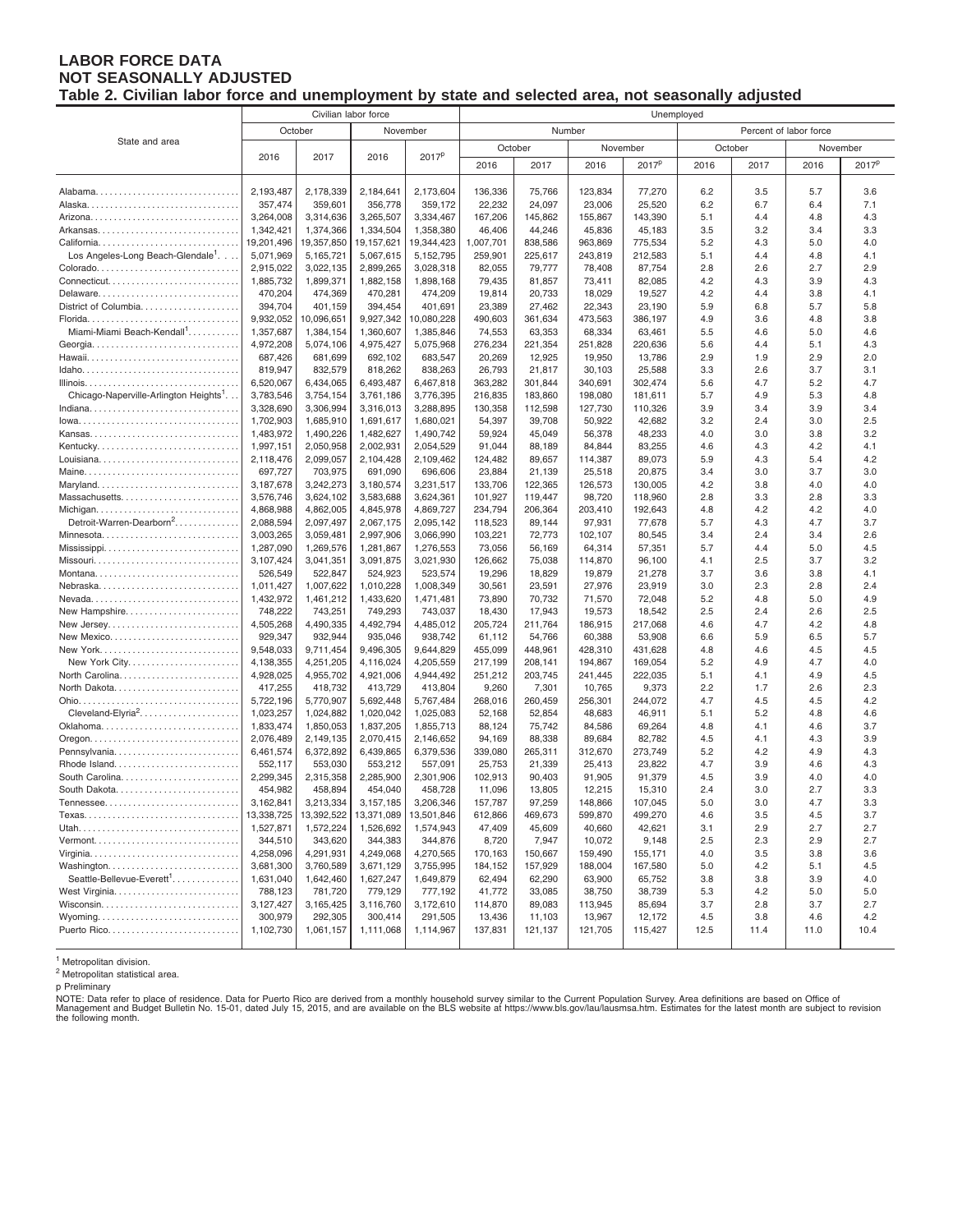#### **ESTABLISHMENT DATA SEASONALLY ADJUSTED**

**Table 3. Employees on nonfarm payrolls by state and selected industry sector, seasonally adjusted**

[In thousands]

|                                                            |                                      | Total <sup>1</sup>                |                               |                               |                                  |                                | Construction                   |                                  | Manufacturing                  |                                |                                  |                                  |
|------------------------------------------------------------|--------------------------------------|-----------------------------------|-------------------------------|-------------------------------|----------------------------------|--------------------------------|--------------------------------|----------------------------------|--------------------------------|--------------------------------|----------------------------------|----------------------------------|
| State                                                      | Nov.                                 | Sept.                             | Oct.                          | Nov.                          | Nov.                             | Sept.                          | Oct.                           | Nov.                             | Nov.                           | Sept.                          | Oct.                             | Nov.                             |
|                                                            | 2016                                 | 2017                              | 2017                          | 2017 <sup>p</sup>             | 2016                             | 2017                           | 2017                           | 2017 <sup>p</sup>                | 2016                           | 2017                           | 2017                             | 2017 <sup>p</sup>                |
|                                                            | 1,983.5                              | 2,012.2                           | 2,014.1                       | 2,016.9                       | 84.6                             | 90.1                           | 90.1                           | 91.8                             | 261.4                          | 266.7                          | 267.1                            | 267.1                            |
|                                                            | 329.9                                | 331.1                             | 330.4                         | 327.4                         | 15.7                             | 16.1                           | 15.7                           | 16.4                             | 12.5                           | 11.6                           | 11.5                             | 10.0                             |
|                                                            | 2,728.2                              | 2,767.1                           | 2,762.0                       | 2,769.5                       | 134.5                            | 139.6                          | 139.1                          | 142.3                            | 160.4                          | 164.4                          | 164.4                            | 164.8                            |
|                                                            | 1,233.5                              | 1,255.1                           | 1,256.2                       | 1,254.1                       | 50.2                             | 51.6                           | 52.6                           | 52.9                             | 155.8                          | 159.8                          | 160.8                            | 160.5                            |
|                                                            | 16,633.1                             | 16,828.6                          | 16,874.0                      | 16,921.4                      | 786.9                            | 826.6                          | 832.1                          | 835.3                            | 1,304.5                        | 1,297.2                        | 1,298.2                          | 1,300.7                          |
|                                                            | 2,618.0                              | 2,657.6                           | 2,661.5                       | 2,663.3                       | 155.0                            | 155.5                          | 158.4                          | 161.0                            | 140.9                          | 142.0                          | 141.4                            | 142.0                            |
|                                                            | 1,678.2                              | 1,687.2                           | 1,681.0                       | 1,677.5                       | 58.1                             | 56.5                           | 58.4                           | 57.1                             | 156.0                          | 156.7                          | 157.3                            | 157.2                            |
|                                                            | 453.8                                | 457.1                             | 455.6                         | 454.1                         | 20.5                             | 20.6                           | 20.7                           | 20.9                             | 25.8                           | 25.8                           | 26.0                             | 25.9                             |
| District of Columbia <sup>3, 2</sup>                       | 785.9                                | 794.1                             | 794.4                         | 793.8                         | 14.6                             | 14.7                           | 14.6                           | 14.6                             | $\overline{\phantom{a}}$       | $\overline{\phantom{a}}$       | $\overline{\phantom{0}}$         | $\overline{\phantom{a}}$         |
|                                                            | 8,481.4                              | 8,529.8                           | 8,663.3                       | 8,676.4                       | 482.8                            | 492.5                          | 518.4                          | 524.6                            | 358.5                          | 367.5                          | 372.5                            | 372.6                            |
|                                                            | 4,428.1<br>651.6<br>705.2<br>6,019.3 | 4,494.3<br>658.4<br>715.8         | 4,510.4<br>657.8<br>720.5     | 4,513.3<br>656.5<br>721.4     | 178.3<br>37.5<br>41.7            | 173.4<br>37.4<br>42.8<br>212.5 | 178.9<br>38.1<br>43.8<br>211.2 | 180.6<br>38.9<br>44.5            | 391.8<br>13.9<br>65.5<br>570.5 | 385.8<br>13.7<br>66.6<br>571.3 | 386.9<br>13.6<br>66.9            | 386.7<br>13.8<br>67.1<br>575.2   |
|                                                            | 3,108.3<br>1,570.2                   | 6,037.0<br>3,129.1<br>1,586.7     | 6,046.3<br>3,133.8<br>1,586.6 | 6,045.2<br>3,129.3<br>1,592.9 | 212.7<br>129.1<br>80.8           | 136.1<br>74.8                  | 134.3<br>75.1                  | 213.3<br>139.2<br>74.7           | 524.6<br>210.1                 | 531.7<br>215.3                 | 573.0<br>531.7<br>217.6          | 530.5<br>219.3                   |
|                                                            | 1.408.7                              | 1,408.8                           | 1,408.5                       | 1.411.6                       | 60.5                             | 62.4                           | 62.2                           | 62.3                             | 160.1                          | 159.2                          | 158.9                            | 159.5                            |
|                                                            | 1,927.4                              | 1,951.3                           | 1,948.8                       | 1.953.0                       | 77.3                             | 83.8                           | 81.2                           | 81.3                             | 250.2                          | 250.4                          | 249.2                            | 252.5                            |
|                                                            | 1,966.0                              | 1,980.5                           | 1,978.0                       | 1,974.9                       | 143.1                            | 153.0                          | 150.5                          | 151.4                            | 131.2                          | 134.2                          | 133.9                            | 133.1                            |
|                                                            | 617.1                                | 621.4                             | 619.2                         | 619.2                         | 27.4                             | 28.4                           | 27.7                           | 28.0                             | 50.5                           | 50.4                           | 50.6                             | 51.0                             |
|                                                            | 2.722.2                              | 2,781.7                           | 2,777.5                       | 2,782.9                       | 162.3                            | 170.6                          | 171.7                          | 169.8                            | 105.0                          | 104.1                          | 103.8                            | 104.9                            |
| Massachusetts                                              | 3,583.4                              | 3,638.7                           | 3,641.9                       | 3,648.6                       | 146.1                            | 152.1                          | 152.0                          | 154.8                            | 244.0                          | 244.8                          | 245.0                            | 246.6                            |
|                                                            | 4,368.0                              | 4,407.0                           | 4,406.1                       | 4.414.3                       | 159.7                            | 162.7                          | 162.6                          | 163.4                            | 601.2                          | 601.5                          | 603.2                            | 603.9                            |
|                                                            | 2,915.6                              | 2,955.5                           | 2,953.1                       | 2,949.1                       | 117.5                            | 121.4                          | 119.5                          | 121.3                            | 318.3                          | 321.8                          | 322.3                            | 321.6                            |
|                                                            | 1,146.8                              | 1,151.5                           | 1,155.6                       | 1,159.0                       | 42.9                             | 44.0                           | 43.1                           | 43.3                             | 142.6                          | 144.6                          | 143.5                            | 143.5                            |
|                                                            | 2,864.2                              | 2,890.0                           | 2,891.9                       | 2,894.4                       | 122.5                            | 115.2                          | 115.0                          | 116.0                            | 262.2                          | 267.4                          | 267.7                            | 267.4                            |
|                                                            | 472.1                                | 474.1                             | 476.3                         | 476.0                         | 28.2                             | 26.8                           | 27.8                           | 27.2                             | 19.6                           | 19.6                           | 19.7                             | 19.9                             |
| Nebraska <sup>2</sup>                                      | 1,021.8                              | 1,034.0                           | 1,028.7                       | 1,031.9                       | 52.5                             | 52.3                           | 50.6                           | 51.9                             | 97.2                           | 97.4                           | 97.4                             | 98.6                             |
|                                                            | 1,318.8                              | 1,349.1                           | 1,352.1                       | 1,353.9                       | 78.8                             | 86.7                           | 88.1                           | 89.7                             | 44.1                           | 45.5                           | 45.8                             | 45.8                             |
| New Hampshire                                              | 674.3                                | 678.1                             | 681.1                         | 683.0                         | 25.9                             | 28.2                           | 28.2                           | 28.5                             | 68.1                           | 68.6                           | 69.4                             | 69.1                             |
| New Jersey                                                 | 4,094.8                              | 4,124.0                           | 4,130.3                       | 4,136.7                       | 150.6                            | 157.9                          | 157.1                          | 158.0                            | 239.5                          | 245.9                          | 247.0                            | 246.7                            |
| New Mexico                                                 | 835.4                                | 842.6                             | 844.3                         | 845.6                         | 43.5                             | 45.7                           | 45.6                           | 46.4                             | 26.4                           | 26.2                           | 26.5                             | 26.5                             |
|                                                            | 9,435.8                              | 9,538.0                           | 9,527.7                       | 9,552.6                       | 368.3                            | 371.0                          | 375.6                          | 380.9                            | 446.2                          | 433.2                          | 432.0                            | 433.7                            |
| North Carolina                                             | 4,375.0                              | 4,427.9                           | 4,443.6                       | 4,446.5                       | 203.7                            | 200.5                          | 200.4                          | 200.6                            | 465.8                          | 466.1                          | 465.5                            | 466.4                            |
|                                                            | 434.2                                | 440.2                             | 438.5                         | 435.8                         | 33.0                             | 32.4                           | 31.8                           | 31.4                             | 24.2                           | 24.1                           | 23.8                             | 24.0                             |
|                                                            | 5,501.2                              | 5,546.6                           | 5,545.4                       | 5,539.8                       | 206.3                            | 213.4                          | 212.5                          | 212.0                            | 687.6                          | 687.6                          | 692.7                            | 695.4                            |
|                                                            | 1,649.2                              | 1,668.0                           | 1,672.1                       | 1,668.3                       | 76.8                             | 82.1                           | 83.2                           | 81.8                             | 126.9                          | 130.1                          | 130.6                            | 130.9                            |
|                                                            | 1,849.3                              | 1,879.5                           | 1,887.4                       | 1,885.6                       | 94.1                             | 103.9                          | 103.6                          | 103.2                            | 187.3                          | 193.1                          | 194.2                            | 192.5                            |
| Pennsylvania                                               | 5,913.4                              | 5,978.1                           | 5,973.7                       | 5,976.0                       | 238.5                            | 245.6                          | 246.1                          | 249.5                            | 553.6                          | 552.7                          | 552.4                            | 551.8                            |
| Rhode Island                                               | 492.2                                | 496.0                             | 497.1                         | 497.7                         | 18.5                             | 20.7                           | 20.4                           | 20.9                             | 40.0                           | 41.1                           | 41.1                             | 41.5                             |
| South Carolina                                             | 2,068.8                              | 2.092.4                           | 2,105.7                       | 2,113.6                       | 99.8                             | 97.7                           | 97.8                           | 98.8                             | 240.4                          | 249.4                          | 247.6                            | 251.4                            |
| South Dakota <sup>2</sup>                                  | 435.3                                | 437.3                             | 435.5                         | 436.3                         | 24.2                             | 23.3                           | 23.7                           | 23.8                             | 41.4                           | 41.8                           | 41.7                             | 42.3                             |
|                                                            | 2,990.6                              | 3,025.7                           | 3,025.0                       | 3,026.8                       | 120.9                            | 126.7                          | 125.0                          | 127.0                            | 344.0                          | 344.4                          | 345.7                            | 347.3                            |
|                                                            | 12,114.6                             | 12,323.4                          | 12,390.7                      | 12,445.2                      | 705.5                            | 715.9                          | 721.2                          | 729.4                            | 841.3                          | 877.7                          | 876.7                            | 879.4                            |
|                                                            | 1,446.3                              | 1,479.9                           | 1,482.3                       | 1,487.5                       | 93.2                             | 96.5                           | 95.8                           | 97.7                             | 127.3                          | 128.9                          | 128.9                            | 129.6                            |
|                                                            | 312.6                                | 317.6                             | 316.7                         | 317.6                         | 14.9                             | 15.4                           | 15.6                           | 15.1                             | 29.2                           | 28.8                           | 28.6                             | 28.8                             |
|                                                            | 3,932.8                              | 3,978.9                           | 3,972.2                       | 3,966.5                       | 189.0                            | 192.0                          | 192.3                          | 193.2                            | 232.6                          | 233.9                          | 232.7                            | 233.6                            |
|                                                            | 3,283.5                              | 3,336.5                           | 3,342.8                       | 3,352.6                       | 191.2                            | 197.9                          | 200.7                          | 201.9                            | 286.8                          | 284.1                          | 283.6                            | 284.5                            |
|                                                            | 754.4                                | 746.9                             | 749.1                         | 748.1                         | 30.2                             | 30.6                           | 31.7                           | 32.5                             | 46.5                           | 45.5                           | 45.7                             | 46.0                             |
|                                                            | 2,933.8                              | 2,962.0                           | 2,971.9                       | 2,974.4                       | 111.0                            | 113.4                          | 112.4                          | 111.8                            | 466.2                          | 476.7                          | 481.1                            | 483.1                            |
|                                                            | 276.6                                | 275.5                             | 275.4                         | 274.9                         | 20.3                             | 20.4                           | 20.7                           | 20.1                             | 9.1                            | 9.3                            | 9.4                              | 9.3                              |
| Puerto Rico <sup>2</sup><br>Virgin Islands <sup>3, 4</sup> | 890.9<br>38.2                        | 873.6<br>$\overline{\phantom{0}}$ | 840.4<br>$\qquad \qquad -$    | 850.5<br>-                    | 23.0<br>$\overline{\phantom{m}}$ | 20.8<br>L.                     | 20.4                           | 20.6<br>$\overline{\phantom{0}}$ | 73.3                           | 70.8<br>-                      | 69.7<br>$\overline{\phantom{0}}$ | 70.2<br>$\overline{\phantom{0}}$ |

<sup>1</sup> Includes mining and logging, information, and other services (except public administration), not shown separately.<br><sup>2</sup> Mining and logging is combined with construction.

<sup>3</sup> Missing series (denoted by '-') are not published seasonally adjusted because the seasonal component, which is small relative to the trend-cycle and irregular components,<br>cannot be separated with sufficient precision.

<sup>4</sup> Data not available for September, October, and November 2017. Given the lack of adequate sample data, reliable September, October, and November 2017 estimates for the U.S Virgin Islands cannot be produced at this time. p Preliminary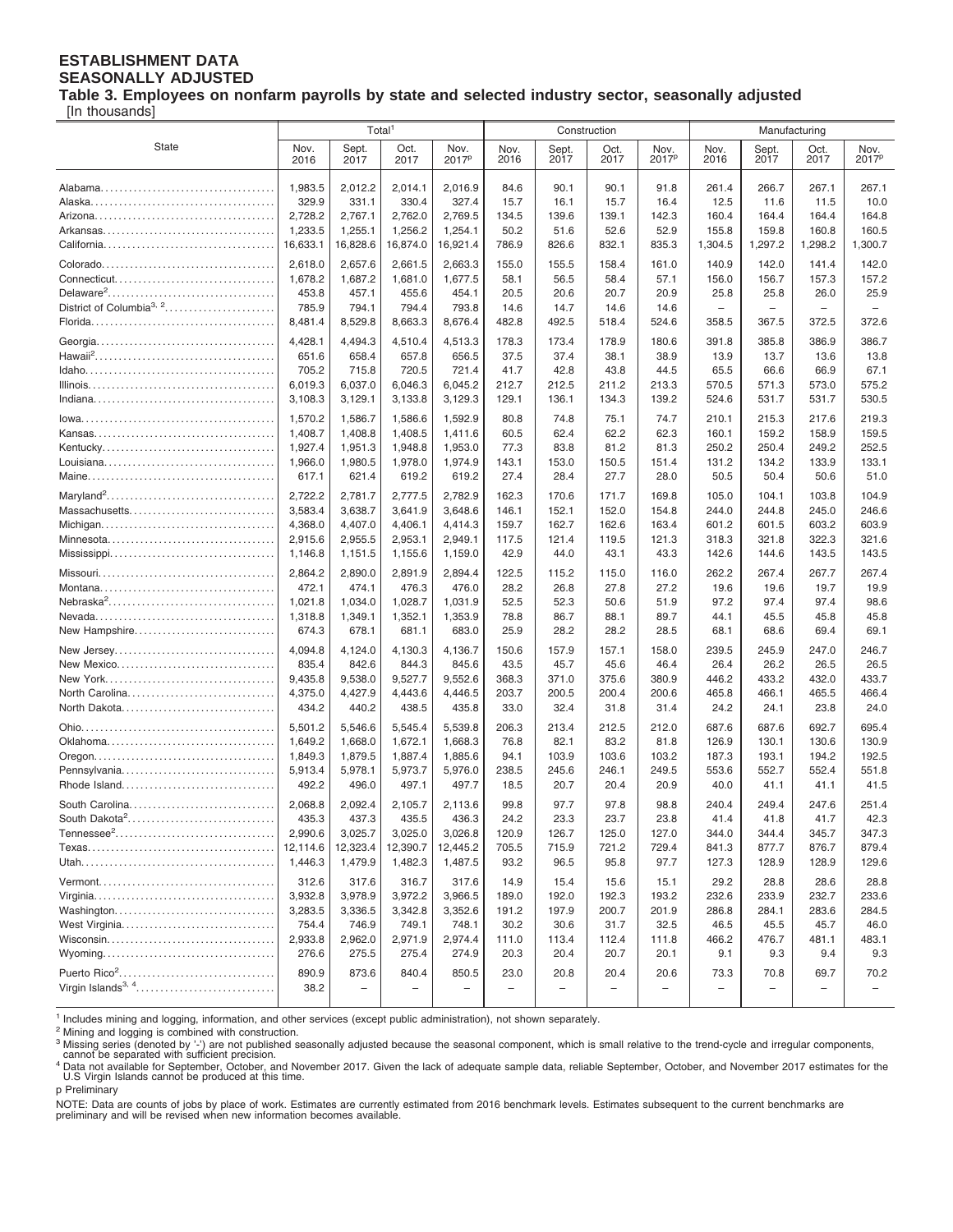#### **ESTABLISHMENT DATA SEASONALLY ADJUSTED**

**Table 3. Employees on nonfarm payrolls by state and selected industry sector, seasonally adjusted-Continued** [In thousands]

|                                | Trade, transportation, and utilities |                          | <b>Financial activities</b> |                           |                   |                          |                          |                           | Professional and business services |                   |                          |                           |
|--------------------------------|--------------------------------------|--------------------------|-----------------------------|---------------------------|-------------------|--------------------------|--------------------------|---------------------------|------------------------------------|-------------------|--------------------------|---------------------------|
| <b>State</b>                   | Nov.<br>2016                         | Sept.<br>2017            | Oct.<br>2017                | Nov.<br>2017 <sup>p</sup> | Nov.<br>2016      | Sept.<br>2017            | Oct.<br>2017             | Nov.<br>2017 <sup>p</sup> | Nov.<br>2016                       | Sept.<br>2017     | Oct.<br>2017             | Nov.<br>2017 <sup>p</sup> |
|                                | 379.4                                | 375.2                    | 377.0                       | 376.8                     | 98.0              | 99.8                     | 99.4                     | 98.3                      | 234.6                              | 241.4             | 239.9                    | 241.3                     |
|                                | 65.2                                 | 66.2                     | 65.8                        | 65.0                      | 12.0              | 11.7                     | 11.5                     | 11.5                      | 27.2                               | 27.5              | 27.7                     | 27.7                      |
|                                | 520.1                                | 521.2                    | 519.7                       | 519.5                     | 206.4             | 210.8                    | 210.3                    | 210.3                     | 419.3                              | 423.5             | 425.3                    | 426.3                     |
|                                | 252.3                                | 256.0                    | 256.0                       | 255.0                     | 51.1              | 51.4                     | 50.8                     | 51.2                      | 145.2                              | 147.5             | 148.1                    | 148.3                     |
|                                | 3,013.8                              | 3,031.8                  | 3,038.5                     | 3,034.5                   | 832.3             | 833.7                    | 835.5                    | 838.2                     | 2,557.8                            | 2,553.4           | 2,552.7                  | 2,566.4                   |
|                                | 457.7                                | 465.5                    | 465.6                       | 464.8                     | 163.2             | 166.9                    | 166.0                    | 165.7                     | 410.1                              | 423.0             | 423.4                    | 423.8                     |
|                                | 298.5                                | 299.1                    | 297.7                       | 297.3                     | 130.2             | 133.4                    | 132.6                    | 133.3                     | 215.8                              | 218.2             | 218.1                    | 216.7                     |
|                                | 82.0                                 | 79.9                     | 80.4                        | 80.0                      | 46.9              | 47.9                     | 48.0                     | 47.9                      | 61.1                               | 61.0              | 62.1                     | 62.0                      |
| District of Columbia           | 31.7                                 | 32.7                     | 33.0                        | 32.6                      | 29.7              | 29.6                     | 29.8                     | 29.1                      | 166.8                              | 169.4             | 169.9                    | 170.5                     |
|                                | 1,734.1                              | 1,751.4                  | 1,762.1                     | 1,767.6                   | 551.9             | 560.1                    | 562.2                    | 567.4                     | 1,301.8                            | 1,309.6           | 1,348.5                  | 1,342.8                   |
|                                | 929.6                                | 945.3                    | 943.5                       | 944.7                     | 241.5             | 248.3                    | 246.3                    | 246.4                     | 668.8                              | 685.6             | 689.9                    | 691.4                     |
|                                | 121.1                                | 123.7                    | 123.1                       | 122.9                     | 28.6              | 27.8                     | 27.5                     | 27.7                      | 83.4                               | 86.8              | 86.4                     | 86.2                      |
|                                | 139.1                                | 141.3                    | 143.0                       | 142.0                     | 34.9              | 34.5                     | 35.0                     | 35.7                      | 88.3                               | 87.6              | 87.2                     | 86.3                      |
|                                | 1,205.5                              | 1,201.8                  | 1,206.1                     | 1,204.1                   | 382.8             | 396.1                    | 398.6                    | 396.4                     | 944.6                              | 947.1             | 947.8                    | 954.1                     |
|                                | 598.8                                | 594.5                    | 597.8                       | 594.9                     | 134.9             | 138.0                    | 140.6                    | 139.7                     | 340.7                              | 340.4             | 339.6                    | 339.5                     |
|                                | 316.6                                | 321.0                    | 319.2                       | 319.7                     | 109.6             | 112.6                    | 112.5                    | 114.0                     | 139.1                              | 141.4             | 140.5                    | 143.0                     |
|                                | 265.6                                | 263.3                    | 263.0                       | 264.4                     | 85.2              | 86.5                     | 87.0                     | 86.6                      | 179.1                              | 180.5             | 180.9                    | 182.3                     |
|                                | 399.2<br>387.3                       | 405.2<br>381.9           | 406.0<br>380.7              | 404.6<br>377.9            | 95.0<br>92.3      | 95.4<br>92.3             | 94.6<br>93.3             | 95.2<br>92.5              | 223.8<br>210.8                     | 230.7<br>208.6    | 230.6<br>213.2           | 229.9<br>215.4            |
|                                | 119.3                                | 121.2                    | 120.7                       | 119.7                     | 30.8              | 30.7                     | 30.6                     | 30.4                      | 65.6                               | 65.1              | 65.8                     | 66.9                      |
|                                |                                      |                          |                             |                           |                   |                          |                          |                           |                                    |                   |                          |                           |
|                                | 465.7                                | 471.1                    | 470.4                       | 472.0                     | 149.8             | 150.3                    | 148.6                    | 150.2                     | 445.0                              | 465.3             | 462.2                    | 465.5                     |
| Massachusetts                  | 573.1<br>783.3                       | 579.8<br>783.5           | 580.1<br>783.8              | 577.4<br>784.0            | 224.1<br>215.7    | 228.0<br>218.6           | 228.6<br>219.0           | 227.4<br>218.1            | 554.8<br>662.7                     | 568.0<br>671.4    | 571.9<br>672.5           | 574.3<br>677.2            |
| Minnesota                      | 534.9                                | 540.8                    | 539.7                       | 542.0                     | 177.0             | 176.3                    | 175.8                    | 176.3                     | 374.2                              | 379.0             | 379.2                    | 381.0                     |
|                                | 230.2                                | 232.9                    | 233.5                       | 232.2                     | 43.3              | 43.5                     | 44.2                     | 44.8                      | 105.6                              | 102.4             | 105.4                    | 108.2                     |
|                                | 547.2                                | 549.5                    | 548.8                       | 548.2                     | 170.0             | 174.1                    | 175.3                    | 174.2                     | 381.7                              | 393.3             | 394.1                    | 398.8                     |
|                                | 95.2                                 | 95.1                     | 94.4                        | 94.2                      | 24.2              | 24.8                     | 24.9                     | 24.9                      | 41.0                               | 41.9              | 42.4                     | 42.5                      |
|                                | 205.6                                | 205.7                    | 203.6                       | 203.8                     | 73.8              | 75.0                     | 74.3                     | 74.1                      | 120.1                              | 123.1             | 123.4                    | 123.7                     |
|                                | 243.4                                | 243.5                    | 242.9                       | 243.4                     | 62.9              | 62.5                     | 63.3                     | 63.5                      | 180.5                              | 189.8             | 190.5                    | 190.2                     |
| New Hampshire                  | 140.7                                | 140.2                    | 140.9                       | 140.9                     | 37.4              | 37.9                     | 38.8                     | 38.6                      | 78.3                               | 79.7              | 78.5                     | 78.9                      |
| New Jersey                     | 873.1                                | 870.0                    | 875.7                       | 874.3                     | 249.3             | 252.3                    | 250.7                    | 252.8                     | 672.1                              | 666.8             | 667.3                    | 667.1                     |
| New Mexico                     | 138.6                                | 141.4                    | 140.8                       | 140.8                     | 33.1              | 34.1                     | 34.4                     | 34.7                      | 102.0                              | 104.9             | 104.6                    | 104.0                     |
|                                | 1,576.9                              | 1,567.1                  | 1,573.5                     | 1,572.7                   | 709.4             | 710.6                    | 716.5                    | 714.3                     | 1,314.8                            | 1,345.7           | 1,339.9                  | 1,348.4                   |
| North Carolina                 | 818.8                                | 823.4                    | 828.7                       | 828.3                     | 228.8             | 229.9                    | 229.9                    | 228.3                     | 617.8                              | 640.2             | 647.8                    | 652.4                     |
| North Dakota                   | 94.3                                 | 95.1                     | 94.8                        | 94.3                      | 24.4              | 24.7                     | 24.8                     | 24.5                      | 35.4                               | 37.0              | 36.9                     | 36.5                      |
|                                | 1,023.6                              | 1,019.4                  | 1,022.5                     | 1,017.3                   | 300.1             | 307.4                    | 306.1                    | 309.6                     | 722.3                              | 729.9             | 727.9                    | 725.2                     |
| Oklahoma                       | 308.0                                | 304.7                    | 303.7                       | 301.4                     | 78.9              | 80.7                     | 80.9                     | 81.0                      | 179.8                              | 182.7             | 181.3                    | 181.0                     |
|                                | 342.6                                | 345.6                    | 345.7                       | 345.5                     | 98.8              | 97.8                     | 97.8                     | 97.7                      | 240.2                              | 243.6<br>814.9    | 247.4                    | 245.4                     |
| Pennsylvania<br>Rhode Island   | 1,129.2<br>76.3                      | 1,135.8<br>77.4          | 1,131.3<br>77.5             | 1,131.8<br>77.1           | 316.9<br>33.0     | 319.3<br>32.7            | 317.7<br>33.4            | 318.9<br>33.2             | 799.0<br>66.7                      | 64.9              | 820.6<br>66.1            | 821.8<br>65.3             |
|                                |                                      |                          |                             |                           |                   |                          |                          |                           |                                    |                   |                          |                           |
| South Carolina                 | 397.4                                | 403.6                    | 403.7                       | 405.4                     | 99.6              | 100.7                    | 100.3                    | 100.8                     | 269.4                              | 275.6             | 279.1                    | 282.7                     |
| South Dakota                   | 88.6<br>620.3                        | 89.1<br>631.6            | 87.5<br>630.6               | 87.3<br>628.3             | 29.6<br>154.6     | 29.7<br>154.9            | 29.7<br>155.3            | 30.0<br>155.2             | 31.7<br>413.7                      | 31.3<br>415.1     | 31.7<br>411.8            | 31.1<br>407.4             |
|                                | 2,438.7                              | 2,448.2                  | 2,460.2                     | 2,468.4                   | 738.9             | 762.2                    | 765.2                    | 768.3                     | 1,644.1                            | 1,679.6           | 1,685.9                  | 1,700.6                   |
|                                | 275.6                                | 282.7                    | 281.5                       | 282.2                     | 82.9              | 83.1                     | 83.0                     | 83.3                      | 206.9                              | 215.0             | 214.5                    | 212.6                     |
|                                | 55.1                                 | 55.8                     | 55.7                        | 55.4                      | 12.0              | 11.9                     | 11.9                     | 11.9                      | 27.6                               | 28.5              | 29.0                     | 28.7                      |
|                                | 663.7                                | 663.9                    | 661.3                       | 656.6                     | 201.0             | 206.9                    | 206.4                    | 206.6                     | 717.5                              | 734.1             | 730.5                    | 729.2                     |
| Washington                     | 617.7                                | 625.3                    | 628.4                       | 630.9                     | 151.9             | 157.8                    | 158.3                    | 158.2                     | 406.9                              | 409.3             | 414.8                    | 418.6                     |
| West Virginia                  | 132.0                                | 129.8                    | 129.3                       | 128.8                     | 27.2              | 28.0                     | 27.7                     | 27.4                      | 64.5                               | 65.3              | 64.4                     | 64.0                      |
|                                | 537.9                                | 543.8                    | 542.8                       | 544.0                     | 151.6             | 153.1                    | 152.0                    | 151.6                     | 320.7                              | 323.6             | 326.6                    | 326.7                     |
|                                | 53.4                                 | 52.5                     | 51.8                        | 52.0                      | 10.6              | 10.9                     | 10.7                     | 10.9                      | 17.5                               | 16.7              | 17.4                     | 17.8                      |
| Puerto Rico                    | 171.6                                | 169.4                    | 158.8                       | 158.2                     | 42.1              | 41.7                     | 41.1                     | 41.3                      | 115.1                              | 113.2             | 110.7                    | 113.5                     |
| Virgin Islands <sup>1, 2</sup> | 8.0                                  | $\overline{\phantom{0}}$ | $\overline{\phantom{0}}$    | $\qquad \qquad -$         | $\qquad \qquad -$ | $\overline{\phantom{m}}$ | $\overline{\phantom{0}}$ | L,                        | $\overline{\phantom{0}}$           | $\qquad \qquad -$ | $\overline{\phantom{0}}$ | $\overline{\phantom{a}}$  |
|                                |                                      |                          |                             |                           |                   |                          |                          |                           |                                    |                   |                          |                           |

<sup>1</sup> Missing series (denoted by '-') are not published seasonally adjusted because the seasonal component, which is small relative to the trend-cycle and irregular

components, cannot be separated with sufficient precision.

<sup>2</sup> Data not available for September, October, and November 2017. Given the lack of adequate sample data, reliable September, October, and November 2017 estimates for the U.S Virgin Islands cannot be produced at this time. p Preliminary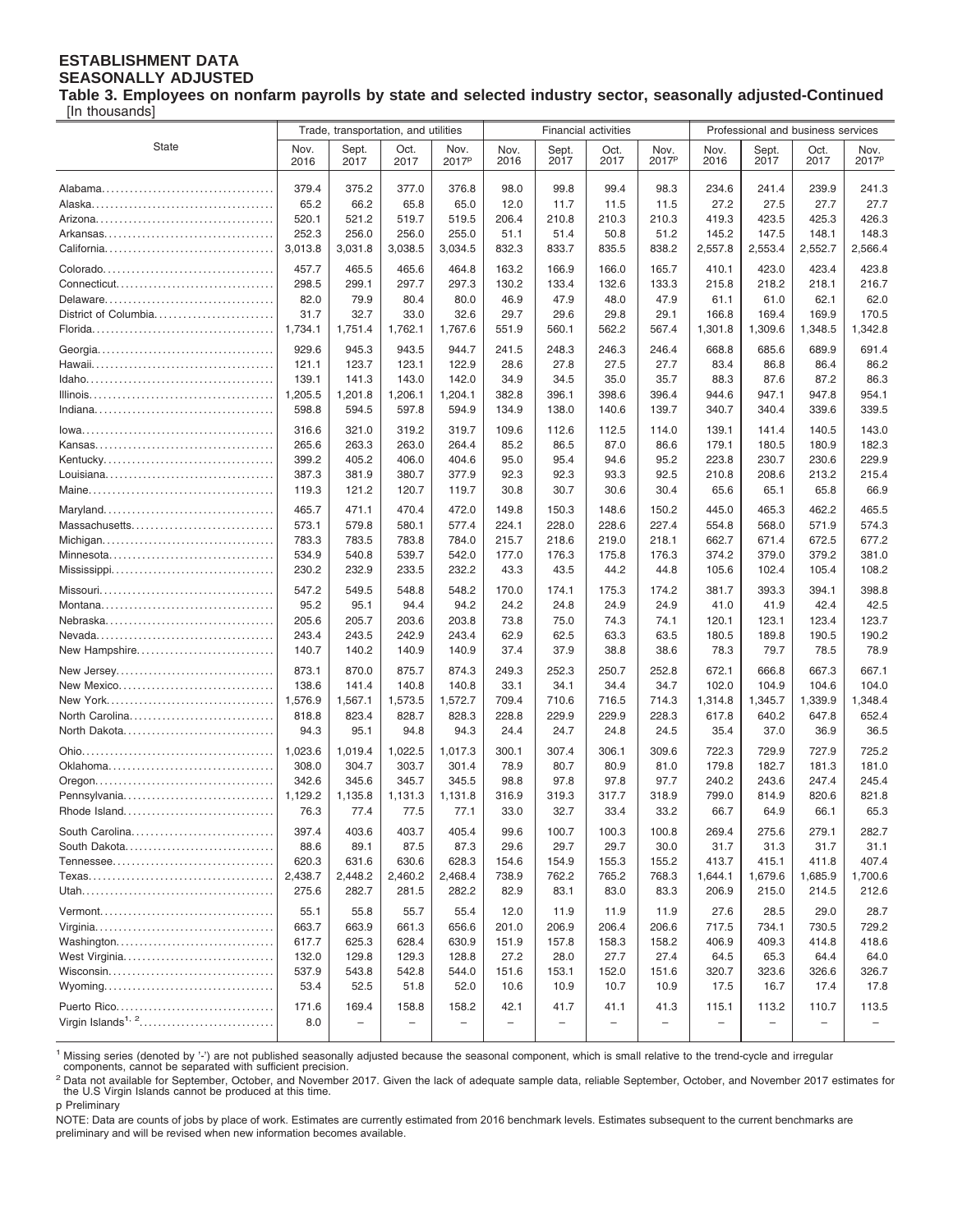#### **ESTABLISHMENT DATA SEASONALLY ADJUSTED**

**Table 3. Employees on nonfarm payrolls by state and selected industry sector, seasonally adjusted-Continued** [In thousands]

|                                | Education and health services |                |                |                           | Leisure and hospitality |                          |                          | Government                |                |                          |                |                           |
|--------------------------------|-------------------------------|----------------|----------------|---------------------------|-------------------------|--------------------------|--------------------------|---------------------------|----------------|--------------------------|----------------|---------------------------|
| <b>State</b>                   | Nov.<br>2016                  | Sept.<br>2017  | Oct.<br>2017   | Nov.<br>2017 <sup>p</sup> | Nov.<br>2016            | Sept.<br>2017            | Oct.<br>2017             | Nov.<br>2017 <sup>p</sup> | Nov.<br>2016   | Sept.<br>2017            | Oct.<br>2017   | Nov.<br>2017 <sup>p</sup> |
|                                | 234.9                         | 238.9          | 240.7          | 239.8                     | 199.6                   | 205.9                    | 205.5                    | 205.9                     | 380.4          | 381.8                    | 382.7          | 383.7                     |
|                                | 49.1                          | 48.9           | 49.1           | 49.0                      | 36.2                    | 36.2                     | 36.4                     | 35.7                      | 81.0           | 81.4                     | 81.1           | 80.9                      |
|                                | 414.8                         | 427.5          | 426.0          | 427.5                     | 317.1                   | 324.5                    | 323.6                    | 325.8                     | 411.8          | 414.3                    | 412.1          | 412.3                     |
|                                | 184.3                         | 189.4          | 188.8          | 189.7                     | 116.1                   | 119.5                    | 119.4                    | 117.5                     | 211.1          | 210.6                    | 210.5          | 210.3                     |
|                                | 2,564.5                       | 2,629.5        | 2,635.9        | 2,652.6                   | 1,916.6                 | 1,940.4                  | 1,957.6                  | 1,973.0                   | 2,539.0        | 2,574.1                  | 2,580.4        | 2,580.6                   |
|                                |                               |                |                |                           |                         |                          |                          |                           |                |                          |                |                           |
|                                | 333.7<br>331.2                | 338.9<br>333.2 | 338.0<br>333.6 | 337.5<br>333.6            | 328.8<br>155.3          | 331.2<br>157.0           | 335.1<br>153.7           | 336.0<br>151.7            | 427.8<br>234.3 | 430.4<br>231.9           | 427.9<br>231.0 | 428.1<br>230.8            |
|                                | 77.9                          | 80.2           | 79.5           | 79.6                      | 51.2                    | 52.5                     | 50.7                     | 50.2                      | 65.1           | 66.2                     | 65.1           | 64.9                      |
| District of Columbia           | 136.2                         | 137.9          | 137.4          | 138.0                     | 77.0                    | 81.1                     | 81.6                     | 80.2                      | 239.9          | 239.2                    | 238.5          | 238.3                     |
|                                | 1,261.7                       | 1,269.5        | 1,275.3        | 1,276.9                   | 1,192.5                 | 1,163.1                  | 1,195.9                  | 1,197.7                   | 1,098.5        | 1,109.0                  | 1,111.5        | 1,110.7                   |
|                                |                               |                |                |                           |                         |                          |                          |                           |                |                          |                |                           |
|                                | 568.5                         | 580.9          | 584.0          | 584.9                     | 479.5                   | 493.3                    | 492.8                    | 493.4                     | 692.1          | 697.8                    | 701.8          | 701.2                     |
|                                | 83.3                          | 86.0           | 85.4           | 85.1                      | 119.2                   | 120.8                    | 121.9                    | 122.0                     | 128.2          | 125.8                    | 125.3          | 123.8                     |
|                                | 102.1<br>920.3                | 105.9<br>927.9 | 106.7<br>929.4 | 107.1<br>927.7            | 72.7<br>596.8           | 72.3<br>596.6            | 73.4<br>597.0            | 73.7<br>595.0             | 123.2<br>831.6 | 126.6<br>825.1           | 126.0          | 126.5<br>823.6            |
|                                | 472.1                         | 474.0          | 474.6          | 474.3                     | 309.5                   | 308.3                    | 308.8                    | 306.3                     | 431.4          | 440.0                    | 826.4<br>439.0 | 438.7                     |
|                                |                               |                |                |                           |                         |                          |                          |                           |                |                          |                |                           |
|                                | 227.8                         | 234.0          | 232.4          | 233.5                     | 143.8                   | 145.9                    | 147.6                    | 148.1                     | 257.9          | 257.5                    | 258.7          | 258.3                     |
|                                | 197.3                         | 198.6          | 198.1          | 198.9                     | 127.5                   | 125.8                    | 126.2                    | 125.1                     | 255.9          | 255.9                    | 255.9          | 255.4                     |
|                                | 272.0                         | 273.8          | 274.8          | 274.6                     | 192.1                   | 193.6                    | 193.2                    | 195.3                     | 318.9          | 316.9                    | 317.2          | 316.7                     |
|                                | 311.3                         | 315.9          | 316.0          | 316.8                     | 231.5                   | 238.1                    | 235.5                    | 234.3                     | 323.7          | 320.9                    | 319.9          | 319.3                     |
|                                | 126.3                         | 127.8          | 127.7          | 128.1                     | 66.0                    | 66.3                     | 65.2                     | 64.9                      | 99.8           | 100.8                    | 99.7           | 99.4                      |
|                                | 463.8                         | 476.4          | 478.0          | 477.8                     | 273.2                   | 278.0                    | 276.8                    | 275.4                     | 505.8          | 512.5                    | 513.4          | 515.0                     |
| Massachusetts                  | 789.5                         | 812.4          | 803.4          | 806.2                     | 360.9                   | 362.2                    | 367.9                    | 372.1                     | 462.7          | 459.1                    | 459.8          | 459.2                     |
|                                | 666.5                         | 674.6          | 671.6          | 672.9                     | 434.0                   | 434.5                    | 437.8                    | 441.3                     | 609.2          | 618.7                    | 614.9          | 612.4                     |
| Minnesota                      | 529.0                         | 541.2          | 539.6          | 540.1                     | 262.4                   | 266.9                    | 267.7                    | 260.2                     | 428.7          | 430.6                    | 431.1          | 430.5                     |
|                                | 141.0                         | 145.5          | 144.7          | 145.4                     | 136.8                   | 135.0                    | 137.8                    | 138.0                     | 245.2          | 245.3                    | 244.6          | 244.9                     |
|                                | 463.7                         | 467.0          | 468.7          | 468.5                     | 306.6                   | 311.6                    | 313.8                    | 314.4                     | 435.7          | 438.9                    | 435.5          | 434.5                     |
|                                | 75.1                          | 77.0           | 76.7           | 76.7                      | 65.2                    | 65.0                     | 66.3                     | 66.9                      | 91.9           | 92.7                     | 93.0           | 92.5                      |
|                                | 154.1                         | 155.6          | 155.8          | 155.3                     | 91.4                    | 94.1                     | 93.9                     | 94.8                      | 171.4          | 173.2                    | 172.2          | 172.5                     |
|                                | 131.2                         | 135.7          | 134.6          | 135.5                     | 348.9                   | 351.8                    | 352.8                    | 350.3                     | 159.2          | 164.2                    | 163.9          | 164.8                     |
| New Hampshire                  | 122.2                         | 124.1          | 124.5          | 124.5                     | 72.5                    | 71.4                     | 72.4                     | 73.1                      | 91.3           | 90.7                     | 90.8           | 90.8                      |
| New Jersey                     | 683.4                         | 695.4          | 696.0          | 699.3                     | 372.4                   | 384.9                    | 384.6                    | 386.2                     | 612.0          | 609.1                    | 608.4          | 608.5                     |
| New Mexico                     | 141.0                         | 141.5          | 142.4          | 142.9                     | 97.4                    | 98.6                     | 100.2                    | 100.0                     | 192.3          | 189.4                    | 189.6          | 189.4                     |
|                                | 1,970.0                       | 2,025.3        | 2,012.8        | 2,023.9                   | 914.2                   | 937.4                    | 937.4                    | 940.0                     | 1,451.0        | 1,458.0                  | 1,455.3        | 1,454.2                   |
| North Carolina                 | 586.8                         | 604.4          | 605.0          | 605.1                     | 486.6                   | 489.0                    | 492.1                    | 490.6                     | 730.9          | 740.8                    | 740.1          | 740.0                     |
| North Dakota                   | 62.6                          | 63.3           | 63.4           | 63.0                      | 39.5                    | 38.7                     | 38.6                     | 37.6                      | 83.3           | 83.3                     | 83.5           | 83.4                      |
|                                | 932.3                         | 953.0          | 948.7          | 946.8                     | 556.4                   | 570.8                    | 568.7                    | 568.7                     | 775.1          | 769.3                    | 767.7          | 765.4                     |
|                                | 234.9                         | 239.8          | 240.0          | 239.2                     | 164.5                   | 167.3                    | 169.8                    | 169.3                     | 353.3          | 354.1                    | 354.8          | 354.3                     |
|                                | 271.5                         | 278.4          | 278.7          | 278.9                     | 200.3                   | 199.1                    | 203.1                    | 204.3                     | 308.5          | 312.3                    | 310.5          | 310.8                     |
| Pennsylvania                   | 1,240.0                       | 1,255.9        | 1,257.2        | 1,260.2                   | 565.5                   | 583.4                    | 584.4                    | 579.9                     | 703.6          | 704.6                    | 699.6          | 700.2                     |
| Rhode Island                   | 106.9                         | 106.7          | 107.2          | 107.8                     | 58.9                    | 60.3                     | 59.6                     | 60.2                      | 60.8           | 60.8                     | 60.7           | 60.5                      |
| South Carolina                 | 244.3                         | 249.2          | 251.3          | 251.2                     | 247.3                   | 244.8                    | 249.7                    | 248.0                     | 365.1          | 368.7                    | 369.8          | 369.2                     |
| South Dakota                   | 71.0                          | 71.7           | 71.6           | 72.2                      | 47.7                    | 47.3                     | 46.9                     | 46.7                      | 79.2           | 80.6                     | 80.3           | 80.5                      |
|                                | 428.8                         | 433.2          | 434.9          | 438.0                     | 323.5                   | 328.9                    | 329.3                    | 331.8                     | 428.9          | 433.8                    | 436.1          | 433.4                     |
|                                | 1,651.8                       | 1,680.5        | 1,684.0        | 1,692.2                   | 1,310.1                 | 1,310.9                  | 1,340.5                  | 1,348.5                   | 1,937.5        | 1,963.6                  | 1,971.0        | 1,973.5                   |
|                                | 196.0                         | 199.7          | 200.8          | 201.4                     | 140.2                   | 144.2                    | 146.6                    | 150.0                     | 240.1          | 245.0                    | 244.8          | 244.9                     |
| Vermont                        | 64.4                          | 66.0           | 65.8           | 65.5                      | 37.9                    | 38.0                     | 38.2                     | 40.3                      | 55.4           | 56.7                     | 55.5           | 55.5                      |
|                                | 539.4                         | 554.7          | 554.9          | 555.0                     | 399.5                   | 403.7                    | 406.6                    | 404.3                     | 714.5          | 715.6                    | 713.2          | 712.3                     |
| Washington                     | 470.4                         | 482.2          | 478.1          | 481.0                     | 331.1                   | 335.7                    | 335.5                    | 334.1                     | 578.7          | 591.1                    | 590.4          | 587.1                     |
| West Virginia                  | 130.8                         | 133.3          | 133.9          | 134.5                     | 74.7                    | 75.1                     | 75.9                     | 75.9                      | 164.7          | 154.3                    | 155.6          | 154.9                     |
|                                | 449.6                         | 451.6          | 452.5          | 451.9                     | 274.3                   | 280.1                    | 281.2                    | 283.4                     | 420.5          | 417.6                    | 418.5          | 418.2                     |
| Wyoming                        | 27.6                          | 27.6           | 27.3           | 27.1                      | 34.9                    | 34.1                     | 34.1                     | 33.7                      | 70.8           | 69.6                     | 69.6           | 69.5                      |
|                                | 123.0                         | 122.3          | 117.7          | 115.2                     | 81.8                    | 81.6                     | 68.7                     | 74.8                      | 225.9          | 218.2                    | 218.3          | 221.8                     |
| Virgin Islands <sup>1, 2</sup> | $\overline{\phantom{a}}$      |                | -              | $\qquad \qquad -$         | 7.5                     | $\overline{\phantom{0}}$ | $\overline{\phantom{0}}$ |                           | 10.9           | $\overline{\phantom{0}}$ | ۳              |                           |
|                                |                               |                |                |                           |                         |                          |                          |                           |                |                          |                |                           |

<sup>1</sup> Missing series (denoted by '-') are not published seasonally adjusted because the seasonal component, which is small relative to the trend-cycle and irregular components, cannot be separated with sufficient precision.

<sup>2</sup> Data not available for September, October, and November 2017. Given the lack of adequate sample data, reliable September, October, and November 2017 estimates for the U.S Virgin Islands cannot be produced at this time.

p Preliminary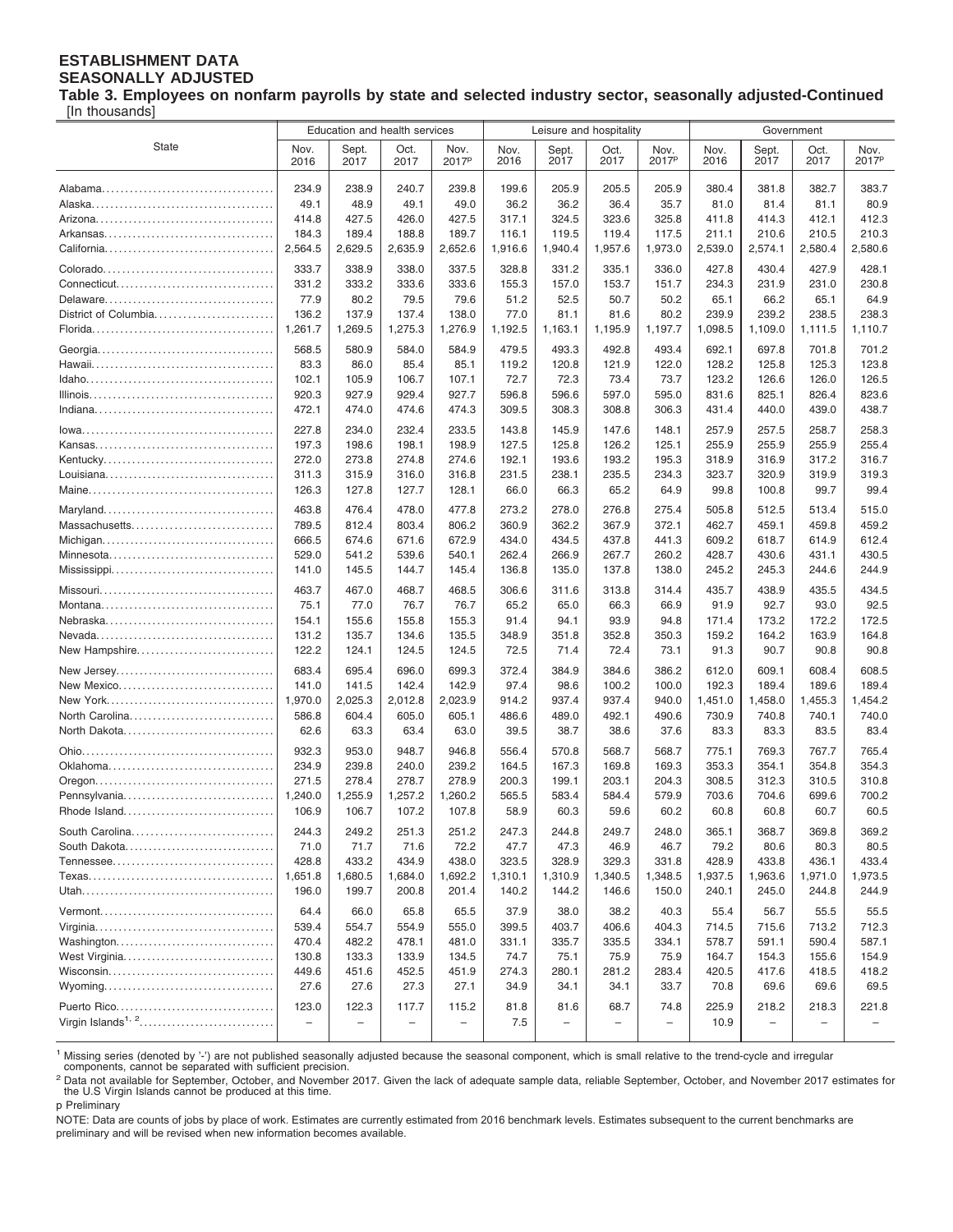## **ESTABLISHMENT DATA NOT SEASONALLY ADJUSTED**

**Table 4. Employees on nonfarm payrolls by state and selected industry sector, not seasonally adjusted**

[In thousands]

|                                   | Total               |                          |                    |                    | Mining and logging       |                          |                          | Construction             |               |                          |                |                          |
|-----------------------------------|---------------------|--------------------------|--------------------|--------------------|--------------------------|--------------------------|--------------------------|--------------------------|---------------|--------------------------|----------------|--------------------------|
| State                             | October<br>November |                          |                    |                    | October                  |                          |                          | November                 | October       |                          |                | November                 |
|                                   | 2016                | 2017                     | 2016               | 2017 <sup>p</sup>  | 2016                     | 2017                     | 2016                     | 2017 <sup>p</sup>        | 2016          | 2017                     | 2016           | 2017 <sup>p</sup>        |
|                                   |                     |                          |                    |                    |                          |                          |                          |                          |               |                          |                |                          |
|                                   | 1,991.8             | 2,023.1                  | 1,999.3            | 2,029.8            | 9.7                      | 9.7                      | 9.8                      | 9.7                      | 86.5          | 92.0                     | 84.9           | 91.5                     |
|                                   | 324.6               | 324.3                    | 317.3              | 316.0              | 13.6                     | 13.5                     | 13.2                     | 13.3                     | 16.8          | 16.8                     | 14.8           | 15.4                     |
|                                   | 2,750.5             | 2,782.0                  | 2,767.5            | 2,811.5            | 11.5                     | 11.4                     | 11.4                     | 11.3                     | 137.5         | 141.2                    | 133.9          | 142.2                    |
|                                   | 1,243.3             | 1,264.8                  | 1,242.0            | 1,263.0            | 6.1                      | 6.0                      | 6.1                      | 6.1                      | 51.9          | 54.1                     | 50.1           | 53.1                     |
|                                   | 16,686.5            | 16,958.4                 | 16,780.7           | 17,067.5           | 24.0                     | 23.4                     | 23.6                     | 23.2                     | 795.2         | 843.9                    | 797.5          | 841.8                    |
| Colorado                          | 2,628.2             | 2,668.9                  | 2,623.2            | 2,674.2            | 22.5                     | 21.8                     | 22.3                     | 21.9                     | 160.1         | 163.4                    | 156.6          | 162.9                    |
|                                   | 1,691.1             | 1,692.6                  | 1,698.0            | 1,699.2            | 0.6                      | 0.6                      | 0.6                      | 0.6                      | 61.8          | 61.6                     | 59.6           | 59.0                     |
|                                   | 455.1               | 456.7                    | 457.6              | 458.3              | $\overline{\phantom{0}}$ | $\overline{\phantom{0}}$ | $\overline{\phantom{0}}$ | $\overline{\phantom{0}}$ | 20.9          | 21.2                     | 20.9           | 21.3                     |
| District of Columbia <sup>1</sup> | 790.1               | 798.1                    | 791.6              | 798.2              | $\overline{\phantom{0}}$ | $\overline{\phantom{0}}$ | -                        | $\overline{\phantom{0}}$ | 14.7          | 14.7                     | 14.6           | 14.6                     |
|                                   | 8,466.5             | 8,672.7                  | 8,553.2            | 8,759.1            | 5.7                      | 5.6                      | 5.7                      | 5.7                      | 486.1         | 524.0                    | 487.1          | 530.8                    |
|                                   | 4,439.0             | 4,527.3                  | 4,468.5            | 4,549.5            | 9.6                      | 10.4                     | 9.7                      | 10.5                     | 181.0         | 181.7                    | 179.4          | 181.4                    |
|                                   | 653.2               | 660.2                    | 657.9              | 664.6              | $\overline{\phantom{0}}$ | $\overline{\phantom{0}}$ | -                        | $\overline{\phantom{0}}$ | 37.8          | 38.3                     | 37.5           | 38.9                     |
|                                   | 709.6               | 727.3                    | 708.9              | 725.9              | 4.0                      | 3.9                      | 4.0                      | 3.7                      | 43.6          | 45.1                     | 42.6           | 45.3                     |
|                                   | 6,089.2             | 6,113.5                  | 6,087.7            | 6,116.2            | 7.9                      | 8.2                      | 8.0                      | 8.2                      | 230.3         | 226.7                    | 220.9          | 220.6                    |
|                                   | 3,134.2             | 3,167.2                  | 3,144.8            | 3,167.9            | 6.3                      | 6.4                      | 6.3                      | 6.4                      | 139.0         | 142.7                    | 134.3          | 142.4                    |
|                                   | 1.590.6             | 1,602.7                  | 1.588.2            | 1.609.4            | 2.5                      | 2.7                      | 2.5                      | 2.7                      | 85.9          | 79.9                     | 84.6           | 77.7                     |
|                                   | 1,428.2             | 1.424.4                  | 1,424.9            | 1,429.0            | 6.8                      | 7.1                      | 6.9                      | 7.3                      | 62.9          | 64.8                     | 61.8           | 63.9                     |
| Kentucky                          | 1,928.4             | 1,956.7                  | 1,947.4            | 1,970.7            | 10.1                     | 9.5                      | 10.1                     | 9.5                      | 79.4          | 84.2                     | 79.7           | 83.3                     |
|                                   | 1,982.8             | 1,992.3                  | 1,982.4            | 1,997.2            | 36.5                     | 35.7                     | 35.6                     | 36.0                     | 147.6         | 155.9                    | 145.0          | 154.8                    |
|                                   | 625.7               | 628.9                    | 620.6              | 623.1              | 2.4                      | 2.6                      | 2.4                      | 2.6                      | 28.7          | 29.2                     | 28.5           | 29.2                     |
|                                   | 2,732.7             | 2,788.3                  | 2,737.9            | 2,795.3            | 1.3                      | 1.3                      | 1.3                      | 1.3                      | 163.3         | 172.3                    | 163.3          | 170.4                    |
| Massachusetts                     | 3,608.3             | 3,675.5                  | 3,608.7            | 3,675.2            | 1.1                      | 1.2                      | 1.1                      | 1.2                      | 151.7         | 158.2                    | 149.6          | 158.5                    |
|                                   | 4,408.7             | 4,449.3                  | 4,409.4            | 4,456.6            | 7.2                      | 7.6                      | 7.1                      | 7.6                      | 170.1         | 174.0                    | 165.5          | 168.8                    |
| Minnesota                         | 2,934.1             | 2,978.1                  | 2,932.1            | 2,966.6            | 6.7                      | 7.3                      | 6.6                      | 7.2                      | 125.2         | 130.6                    | 120.2          | 125.6                    |
|                                   | 1,153.0             | 1,161.6                  | 1,153.3            | 1,166.7            | 6.8                      | 6.9                      | 6.8                      | 6.9                      | 44.1          | 44.2                     | 43.5           | 43.9                     |
|                                   | 2,883.7             | 2,915.2                  | 2,887.6            | 2,917.4            | 4.2                      | 4.4                      | 4.2                      | 4.4                      | 124.2         | 119.1                    | 125.0          | 118.0                    |
|                                   | 473.8               | 480.4                    | 470.9              | 475.3              | 7.1                      | 7.5                      | 7.0                      | 7.4                      | 28.6          | 30.1                     | 28.6           | 27.9                     |
|                                   | 1,025.5             | 1,036.8                  | 1,030.6            | 1,038.7            | 1.0                      | 1.1                      | 1.0                      | 1.1                      | 52.8          | 51.7                     | 52.5           | 51.2                     |
|                                   | 1,323.3             | 1,360.3                  | 1,327.6            | 1,363.1            | 13.8                     | 14.2                     | 13.8                     | 14.3                     | 80.1          | 90.2                     | 80.3           | 90.5                     |
| New Hampshire                     | 678.7               | 685.9                    | 677.8              | 685.4              | 1.0                      | 1.1                      | 1.0                      | 1.1                      | 26.7          | 29.1                     | 27.0           | 29.3                     |
|                                   | 4,112.8             | 4,147.2                  | 4,132.3            | 4,164.3            | 1.4                      | 1.3                      | 1.4                      | 1.4                      | 156.6         | 162.5                    | 155.6          | 160.2                    |
| New Jersey<br>New Mexico          | 835.4               | 848.8                    | 841.9              | 851.5              | 18.8                     | 18.4                     | 19.0                     | 18.4                     | 44.3          | 47.2                     | 44.6           | 47.6                     |
| New York                          | 9,512.7             | 9,619.8                  | 9,542.9            | 9,656.0            | 5.4                      | 5.5                      | 5.3                      | 5.4                      | 384.6         | 391.4                    | 378.4          | 388.3                    |
| North Carolina                    | 4,393.0             | 4,472.4                  | 4,414.1            | 4,487.7            | 5.7                      | 5.9                      | 5.7                      | 5.9                      | 206.5         | 203.3                    | 205.1          | 202.8                    |
| North Dakota                      | 442.8               | 446.0                    | 440.1              | 441.2              | 15.4                     | 19.0                     | 15.6                     | 19.6                     | 36.3          | 35.2                     | 34.2           | 32.0                     |
|                                   |                     |                          |                    |                    |                          |                          |                          |                          |               |                          |                |                          |
| Oklahoma                          | 5,539.2<br>1,662.5  | 5,593.7<br>1,682.5       | 5,542.4<br>1,662.0 | 5,586.9<br>1,685.2 | 11.4<br>43.0             | 11.2<br>47.2             | 11.1<br>43.1             | 11.2<br>48.5             | 215.4<br>78.2 | 225.8<br>84.4            | 213.1<br>77.0  | 219.2<br>83.4            |
|                                   | 1,860.5             | 1,903.5                  | 1,863.3            | 1,901.1            | 7.8                      | 8.1                      | 7.7                      | 8.1                      | 95.6          | 106.8                    | 94.7           | 103.8                    |
| Pennsylvania                      | 5,963.1             | 6,028.9                  | 5,972.8            | 6.043.0            | 24.4                     | 23.9                     | 23.7                     | 23.9                     | 247.9         | 255.8                    | 243.0          | 253.1                    |
| Rhode Island                      | 497.6               | 503.6                    | 496.9              | 503.0              | 0.2                      | 0.2                      | 0.2                      | 0.2                      | 19.4          | 21.6                     | 19.6           | 22.3                     |
|                                   |                     |                          |                    |                    |                          |                          |                          |                          |               |                          |                |                          |
| South Carolina                    | 2,064.4             | 2,110.0                  | 2,079.0            | 2,121.4            | 4.3                      | 4.3                      | 4.3                      | 4.3                      | 98.4          | 98.0                     | 98.6           | 98.3                     |
| South Dakota                      | 437.9<br>3,012.2    | 439.1<br>3,049.2         | 435.7<br>3,026.7   | 437.4<br>3,065.4   | 1.0<br>4.0               | 1.1                      | 1.0                      | 1.0<br>4.3               | 24.0<br>117.7 | 23.9<br>122.1            | 23.7           | 23.6<br>123.6            |
|                                   | 12,132.6            | 12,444.5                 | 12,199.8           | 12,531.4           | 215.3                    | 4.3<br>248.5             | 4.0<br>217.6             | 250.3                    | 713.4         | 731.4                    | 118.8<br>709.8 | 733.0                    |
|                                   | 1,453.2             | 1,493.2                  | 1,456.0            | 1,498.1            | 8.2                      | 7.9                      | 8.2                      | 7.8                      | 95.3          | 99.7                     | 95.2           | 100.1                    |
|                                   |                     |                          |                    |                    |                          |                          |                          |                          |               |                          |                |                          |
|                                   | 317.1               | 320.0                    | 315.6              | 320.4              | 0.8                      | 0.9                      | 0.8                      | 0.9                      | 16.3          | 16.7                     | 15.7           | 16.1                     |
|                                   | 3,960.6             | 3,993.7                  | 3,964.4            | 3,998.8            | 7.6                      | 7.8                      | 7.6                      | 7.9                      | 192.0         | 194.2                    | 189.0          | 194.2                    |
| Washington                        | 3,297.7             | 3,365.6                  | 3,299.4            | 3,368.3            | 6.6                      | 6.8                      | 6.5                      | 6.7                      | 193.9         | 204.5                    | 190.9          | 200.4                    |
| West Virginia                     | 755.0               | 758.5                    | 765.4              | 759.2              | 20.0                     | 21.9                     | 20.7                     | 21.8                     | 31.9          | 34.3                     | 31.6           | 33.9                     |
| Wisconsin                         | 2,961.6             | 3,003.7                  | 2,961.2            | 3,001.1            | 3.9                      | 4.2                      | 3.9                      | 4.1                      | 117.5         | 119.1                    | 114.8          | 115.6                    |
| Wyoming                           | 280.0               | 278.5                    | 274.1              | 273.1              | 18.1                     | 20.2                     | 18.3                     | 20.5                     | 21.8          | 22.3                     | 21.1           | 20.9                     |
| Puerto Rico                       | 893.7               | 841.5                    | 899.6              | 859.9              | 0.5                      | 0.5                      | 0.5                      | 0.5                      | 22.3          | 20.0                     | 22.4           | 20.9                     |
|                                   | 37.8                | $\overline{\phantom{a}}$ | 38.3               |                    |                          |                          |                          | $\overline{ }$           | 1.4           | $\overline{\phantom{m}}$ | 1.4            | $\overline{\phantom{0}}$ |
|                                   |                     |                          |                    |                    |                          |                          |                          |                          |               |                          |                |                          |

<sup>1</sup> Mining and logging is combined with construction.

<sup>2</sup> Data not available for September, October, and November 2017. Given the lack of adequate sample data, reliable September, October, and November 2017 estimates for<br>the U.S Virgin Islands cannot be produced at this time.

p Preliminary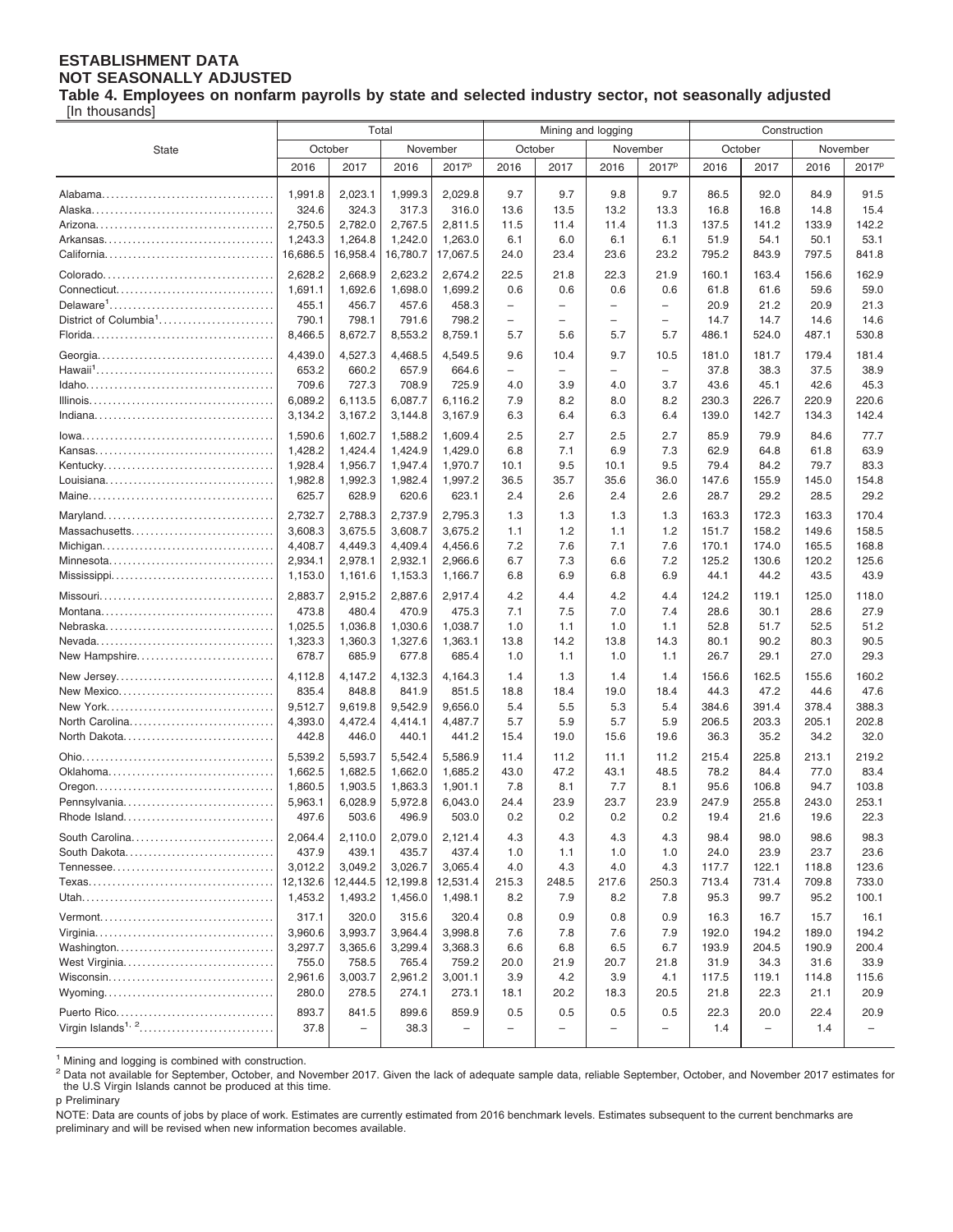#### **ESTABLISHMENT DATA NOT SEASONALLY ADJUSTED Table 4. Employees on nonfarm payrolls by state and selected industry sector, not seasonally adjusted-Continued**

[In thousands]

|                             | Manufacturing  |                          |                |                          |                | Trade, transportation, and utilities |                |                          | Information         |              |              |                          |  |
|-----------------------------|----------------|--------------------------|----------------|--------------------------|----------------|--------------------------------------|----------------|--------------------------|---------------------|--------------|--------------|--------------------------|--|
| State                       | October        |                          | November       |                          |                | October                              |                | November                 | October<br>November |              |              |                          |  |
|                             | 2016           | 2017                     | 2016           | 2017 <sup>p</sup>        | 2016           | 2017                                 | 2016           | 2017 <sup>p</sup>        | 2016                | 2017         | 2016         | 2017 <sup>p</sup>        |  |
|                             |                |                          |                |                          |                |                                      |                |                          |                     |              |              |                          |  |
|                             | 261.6          | 267.4                    | 262.2          | 267.8                    | 382.2          | 378.2                                | 386.4          | 384.4                    | 20.3                | 19.7         | 20.4         | 19.9                     |  |
|                             | 9.3            | 8.8                      | 7.9            | 6.5                      | 64.4           | 63.9                                 | 63.0           | 62.6                     | 6.4                 | 6.1          | 6.3          | 6.1                      |  |
|                             | 159.4          | 164.1                    | 160.7          | 164.8                    | 520.6          | 519.9                                | 534.1          | 535.2                    | 45.4                | 42.5         | 45.0         | 42.5                     |  |
|                             | 155.0          | 160.7                    | 156.0          | 160.8                    | 252.7          | 254.9                                | 254.7          | 257.0                    | 13.5                | 13.1         | 13.5         | 13.1                     |  |
|                             | 1,305.4        | 1,301.6                  | 1,299.9        | 1,295.8                  | 3,008.9        | 3,041.5                              | 3,092.8        | 3,120.5                  | 529.0               | 540.0        | 532.5        | 540.4                    |  |
|                             | 142.4          | 142.0                    | 141.3          | 142.5                    | 456.7          | 465.1                                | 462.3          | 471.3                    | 72.2                | 74.6         | 71.6         | 74.6                     |  |
|                             | 156.4          | 157.0                    | 155.9          | 156.8                    | 299.4          | 299.0                                | 306.9          | 306.9                    | 32.1                | 31.5         | 32.0         | 31.5                     |  |
|                             | 25.9           | 26.0                     | 25.8           | 26.0                     | 82.5           | 80.4                                 | 83.7           | 81.9                     | 4.6                 | 4.6          | 4.6          | 4.6                      |  |
| District of Columbia        | 1.2            | 1.2                      | 1.2            | 1.2                      | 32.4           | 32.8                                 | 32.5           | 33.1                     | 16.9                | 16.6         | 16.9         | 16.7                     |  |
|                             | 359.6          | 372.0                    | 359.6          | 373.9                    | 1,717.7        | 1,752.6                              | 1,761.3        | 1,797.0                  | 136.3               | 139.6        | 139.0        | 140.9                    |  |
|                             | 389.4          | 386.2                    | 392.1          | 387.1                    | 932.3          | 944.9                                | 946.8          | 959.2                    | 112.4               | 112.9        | 111.7        | 114.5                    |  |
|                             | 13.9           | 13.7                     | 14.0           | 13.9                     | 120.8          | 122.9                                | 122.0          | 124.5                    | 9.2                 | 9.1          | 9.3          | 9.2                      |  |
|                             | 65.5           | 67.7                     | 65.5           | 67.7                     | 139.0          | 143.5                                | 141.4          | 144.6                    | 9.0                 | 9.3          | 9.2          | 9.4                      |  |
|                             | 572.7          | 573.5                    | 572.1          | 577.2                    | 1,213.3        | 1,211.4                              | 1,228.4        | 1,228.8                  | 98.4                | 97.8         | 98.2         | 98.7                     |  |
|                             | 523.9          | 532.8                    | 523.9          | 531.6                    | 599.8          | 599.1                                | 607.7          | 607.3                    | 31.9                | 30.3         | 31.9         | 29.8                     |  |
|                             | 211.0          | 217.0                    | 209.6          | 218.8                    | 319.1          | 320.0                                | 321.5          | 325.5                    | 22.0                | 20.9         | 21.9         | 20.9                     |  |
|                             | 160.6          | 159.1                    | 160.9          | 160.3                    | 268.5          | 264.6                                | 268.7          | 268.2                    | 20.6                | 18.9         | 20.4         | 19.5                     |  |
|                             | 250.7          | 250.6                    | 251.3          | 253.2                    | 397.3          | 404.4                                | 406.0          | 411.8                    | 22.8                | 24.1         | 23.3         | 24.2                     |  |
|                             | 135.3          | 135.4                    | 132.7          | 134.1                    | 386.2          | 379.3                                | 391.4          | 383.8                    | 22.6                | 21.5         | 23.2         | 21.6                     |  |
|                             | 51.0           | 51.0                     | 51.4           | 52.0                     | 122.0          | 122.5                                | 122.6          | 122.9                    | 7.7                 | 7.4          | 7.7          | 7.4                      |  |
|                             |                |                          |                |                          |                |                                      |                |                          |                     |              |              |                          |  |
| Massachusetts               | 103.8<br>244.2 | 103.8<br>245.0           | 104.9<br>244.1 | 104.8<br>246.3           | 467.6<br>575.6 | 470.1<br>582.4                       | 474.7<br>581.1 | 480.6<br>587.6           | 37.4<br>89.1        | 36.0<br>88.6 | 37.5<br>89.2 | 35.6<br>88.0             |  |
|                             | 603.2          | 604.1                    | 604.7          | 607.2                    | 785.8          | 784.7                                | 795.9          | 797.6                    | 57.8                | 58.3         | 57.4         | 58.4                     |  |
| Minnesota                   | 319.5          | 323.4                    | 318.3          | 321.4                    | 536.0          | 541.6                                | 543.7          | 550.5                    | 51.0                | 50.0         | 50.9         | 49.9                     |  |
|                             | 143.0          | 143.7                    | 142.8          | 144.2                    | 230.2          | 233.4                                | 233.0          | 236.1                    | 11.9                | 11.3         | 11.8         | 11.4                     |  |
|                             |                |                          |                |                          |                |                                      |                |                          |                     |              |              |                          |  |
|                             | 262.7          | 267.5                    | 262.0          | 267.1                    | 550.0          | 551.4                                | 555.8          | 558.5                    | 52.9                | 50.8         | 52.9         | 51.2                     |  |
|                             | 19.6           | 20.0                     | 19.8           | 20.2                     | 95.6           | 94.4                                 | 96.1           | 94.9                     | 6.4                 | 6.3          | 6.5          | 6.3                      |  |
|                             | 97.0           | 97.7<br>45.9             | 97.3           | 98.8<br>45.9             | 205.8<br>245.3 | 204.8<br>244.2                       | 209.5<br>248.7 | 207.1<br>249.7           | 18.7                | 18.7         | 19.0         | 18.7<br>14.4             |  |
| New Hampshire               | 44.1<br>68.2   | 69.4                     | 44.2<br>67.9   | 69.0                     | 141.0          | 140.7                                | 143.1          | 143.4                    | 14.4<br>12.4        | 14.1<br>12.3 | 14.7<br>12.4 | 12.4                     |  |
|                             |                |                          |                |                          |                |                                      |                |                          |                     |              |              |                          |  |
| New Jersey                  | 241.0          | 248.0                    | 240.9          | 247.4                    | 872.2          | 875.0                                | 889.6          | 889.9                    | 72.7                | 71.4         | 72.1         | 72.1                     |  |
| New Mexico                  | 27.0           | 26.9                     | 26.4           | 26.4                     | 139.2          | 140.9                                | 141.2          | 143.5                    | 12.9                | 12.7         | 13.2         | 13.0                     |  |
|                             | 451.7          | 435.1                    | 447.6          | 433.7                    | 1,579.8        | 1,578.0                              | 1,610.5        | 1,606.1                  | 270.9               | 266.6        | 269.7        | 265.7                    |  |
| North Carolina              | 465.8          | 466.8                    | 467.1          | 469.3                    | 816.2          | 826.5                                | 830.6          | 841.0                    | 77.5                | 74.1         | 78.7         | 74.5                     |  |
| North Dakota                | 24.8           | 24.3                     | 24.6           | 24.1                     | 96.2           | 95.5                                 | 96.0           | 95.9                     | 6.7                 | 6.7          | 6.7          | 6.7                      |  |
|                             | 686.9          | 690.8                    | 686.2          | 694.4                    | 1.024.6        | 1,025.7                              | 1,042.3        | 1,040.5                  | 73.0                | 71.1         | 73.6         | 71.4                     |  |
|                             | 127.5          | 130.8                    | 126.5          | 131.6                    | 307.2          | 302.9                                | 312.6          | 305.8                    | 21.2                | 20.9         | 21.3         | 21.2                     |  |
|                             | 188.3          | 195.3                    | 186.6          | 191.9                    | 345.4          | 347.6                                | 350.4          | 353.6                    | 34.2                | 33.7         | 34.1         | 33.5                     |  |
| Pennsylvania                | 555.2          | 552.0                    | 552.7          | 552.7                    | 1,136.2        | 1,137.8                              | 1,153.9        | 1,156.3                  | 84.9                | 82.1         | 85.3         | 82.1                     |  |
| Rhode Island                | 40.1           | 41.2                     | 40.0           | 41.7                     | 76.6           | 77.9                                 | 77.8           | 78.6                     | 7.9                 | 7.7          | 8.0          | 7.8                      |  |
| South Carolina              | 238.6          | 247.1                    | 240.7          | 251.4                    | 395.1          | 402.6                                | 402.3          | 410.0                    | 26.7                | 26.2         | 27.3         | 26.3                     |  |
| South Dakota                | 42.1           | 42.2                     | 41.4           | 42.5                     | 89.1           | 87.4                                 | 88.7           | 87.7                     | 5.7                 | 5.9          | 5.8          | 6.0                      |  |
|                             | 344.8          | 346.5                    | 344.3          | 347.9                    | 619.2          | 629.9                                | 630.0          | 640.1                    | 45.6                | 45.2         | 46.2         | 46.6                     |  |
|                             | 842.5          | 878.3                    | 842.5          | 880.9                    | 2,432.0        | 2,463.9                              | 2,473.8        | 2,504.7                  | 200.6               | 189.8        | 202.6        | 189.4                    |  |
|                             | 127.1          | 129.3                    | 127.2          | 129.7                    | 275.9          | 281.9                                | 280.3          | 286.8                    | 36.8                | 36.3         | 36.6         | 36.6                     |  |
|                             | 29.9           | 28.9                     | 29.3           | 29.1                     | 55.6           | 55.8                                 | 56.2           | 56.4                     | 4.7                 | 4.5          | 4.6          | 4.4                      |  |
|                             | 233.1          | 233.9                    | 232.9          | 234.0                    | 666.2          | 663.1                                | 679.9          | 673.4                    | 67.8                | 64.5         | 66.6         | 64.5                     |  |
| Washington                  | 288.6          | 286.6                    | 286.1          | 284.4                    | 618.5          | 630.9                                | 627.4          | 641.3                    | 122.3               | 126.0        | 122.0        | 126.7                    |  |
| West Virginia               | 46.4           | 45.7                     | 46.5           | 45.7                     | 134.2          | 130.2                                | 136.3          | 133.4                    | 9.8                 | 9.4          | 9.8          | 9.4                      |  |
|                             | 466.6          | 480.7                    | 464.6          | 482.3                    | 544.2          | 548.8                                | 552.2          | 559.2                    | 48.3                | 46.8         | 48.0         | 46.8                     |  |
|                             | 9.3            | 9.7                      | 9.3            | 9.6                      | 53.2           | 51.8                                 | 53.5           | 52.5                     | 3.7                 | 3.6          | 3.7          | 3.6                      |  |
|                             | 73.8           | 70.0                     | 73.5           | 70.4                     | 171.8          | 158.0                                | 174.9          | 162.2                    | 17.7                | 17.5         | 17.6         | 17.5                     |  |
| Virgin Islands <sup>1</sup> | 0.6            | $\overline{\phantom{0}}$ | 0.6            | $\overline{\phantom{0}}$ | 8.0            | $\qquad \qquad -$                    | 8.0            | $\overline{\phantom{0}}$ | 0.6                 | -            | 0.6          | $\overline{\phantom{m}}$ |  |
|                             |                |                          |                |                          |                |                                      |                |                          |                     |              |              |                          |  |

<sup>1</sup> Data not available for September, October, and November 2017. Given the lack of adequate sample data, reliable September, October, and November 2017 estimates for the U.S Virgin Islands cannot be produced at this time. p Preliminary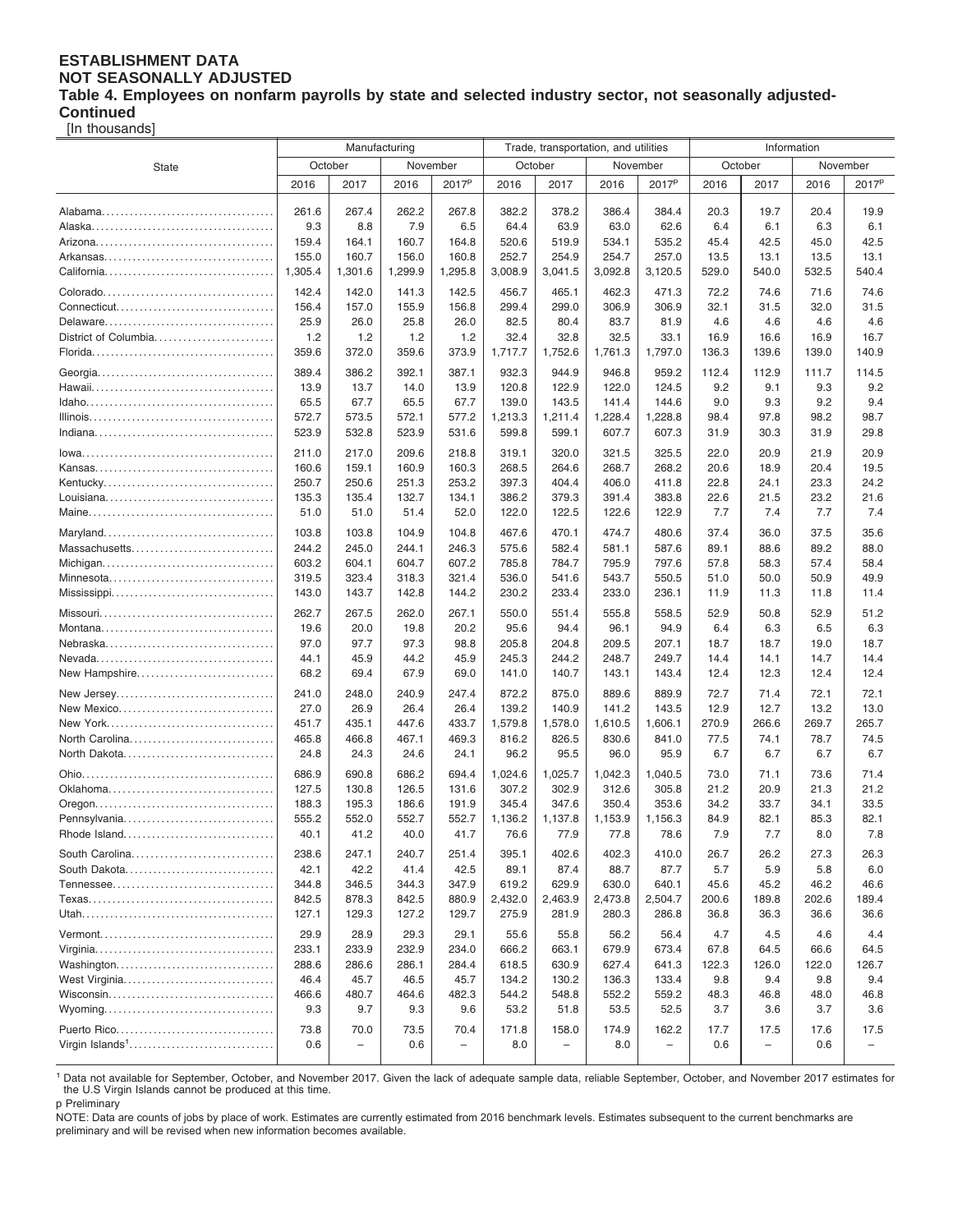#### **ESTABLISHMENT DATA NOT SEASONALLY ADJUSTED Table 4. Employees on nonfarm payrolls by state and selected industry sector, not seasonally adjusted-Continued**

[In thousands]

|                             | <b>Financial activities</b> |                          |                |                   |                  | Professional and business services |                  |                          | Education and health services |                          |                  |                          |  |
|-----------------------------|-----------------------------|--------------------------|----------------|-------------------|------------------|------------------------------------|------------------|--------------------------|-------------------------------|--------------------------|------------------|--------------------------|--|
| <b>State</b>                | October                     |                          | November       |                   | October          |                                    | November         |                          | October                       |                          | November         |                          |  |
|                             | 2016                        | 2017                     | 2016           | 2017 <sup>p</sup> | 2016             | 2017                               | 2016             | 2017 <sup>p</sup>        | 2016                          | 2017                     | 2016             | 2017 <sup>p</sup>        |  |
|                             |                             |                          |                |                   |                  |                                    |                  |                          |                               |                          |                  |                          |  |
|                             | 97.8                        | 99.2                     | 97.9           | 98.4              | 236.1            | 242.3                              | 237.8            | 242.3                    | 236.5                         | 241.9                    | 237.1            | 241.9                    |  |
|                             | 12.1                        | 11.6                     | 12.0           | 11.5              | 27.2             | 27.5                               | 26.2             | 27.0                     | 48.7                          | 48.8                     | 48.9             | 48.8                     |  |
|                             | 206.0                       | 210.1                    | 206.8          | 210.8             | 421.6            | 427.8                              | 425.3            | 432.5                    | 417.1                         | 428.8                    | 418.0            | 430.8                    |  |
|                             | 51.5                        | 51.0                     | 51.3           | 51.2              | 145.8            | 149.9                              | 146.2            | 149.9                    | 187.3                         | 191.3                    | 186.0            | 191.7                    |  |
|                             | 832.6                       | 836.5                    | 830.2          | 837.5             | 2,563.1          | 2,574.2                            | 2,571.2          | 2,577.6                  | 2,581.3                       | 2,655.7                  | 2,585.5          | 2,667.9                  |  |
|                             | 164.6                       | 165.7                    | 162.9          | 165.9             | 414.3            | 427.4                              | 410.1            | 424.7                    | 334.1                         | 339.7                    | 336.0            | 341.2                    |  |
|                             | 129.9                       | 132.1                    | 130.0          | 133.0             | 218.3            | 219.7                              | 217.8            | 219.2                    | 334.5                         | 337.4                    | 336.3            | 338.4                    |  |
|                             | 47.1                        | 48.1                     | 47.0           | 48.0              | 60.5             | 61.8                               | 63.0             | 63.7                     | 77.8                          | 79.7                     | 78.4             | 79.9                     |  |
| District of Columbia        | 30.2                        | 29.8                     | 29.9           | 29.3              | 167.4            | 170.7                              | 168.7            | 171.0                    | 139.9                         | 140.9                    | 140.1            | 141.8                    |  |
|                             | 551.0                       | 561.5                    | 552.6          | 567.2             | 1,308.8          | 1,355.3                            | 1,314.1          | 1,362.0                  | 1,265.4                       | 1,282.0                  | 1,273.5          | 1,286.1                  |  |
|                             | 242.5                       | 248.1                    | 243.8          | 248.7             | 670.4            | 694.4                              | 674.6            | 697.1                    | 572.2                         | 588.6                    | 574.0            | 590.4                    |  |
|                             | 28.9                        | 27.7                     | 28.9           | 28.0              | 83.7             | 86.8                               | 83.9             | 86.7                     | 84.0                          | 85.8                     | 84.0             | 86.2                     |  |
|                             | 34.8                        | 35.2                     | 34.9           | 35.5              | 88.2             | 88.1                               | 88.1             | 86.5                     | 103.3                         | 107.8                    | 103.1            | 108.3                    |  |
|                             | 382.8                       | 398.2                    | 383.2          | 396.4             | 960.1            | 966.7                              | 957.0            | 967.0                    | 925.2                         | 937.7                    | 931.7            | 939.1                    |  |
|                             | 133.9                       | 139.6                    | 135.0          | 139.1             | 342.6            | 344.2                              | 348.3            | 344.2                    | 476.9                         | 482.3                    | 477.8            | 482.8                    |  |
|                             | 109.0                       | 112.5                    | 109.7          | 113.8             | 141.5            | 143.1                              | 140.7            | 143.7                    | 231.5                         | 236.0                    | 232.6            | 238.3                    |  |
|                             | 85.7                        | 86.8                     | 85.3           | 86.4              | 182.5            | 183.3                              | 181.1            | 183.8                    | 198.0                         | 199.0                    | 198.4            | 200.1                    |  |
| Kentucky                    | 93.6                        | 94.3                     | 94.8           | 94.9              | 220.9            | 231.8                              | 231.1            | 236.5                    | 273.0                         | 275.6                    | 272.8            | 274.5                    |  |
|                             | 92.2                        | 93.3                     | 92.2           | 92.7              | 213.4            | 216.1                              | 212.7            | 218.2                    | 314.7                         | 318.8                    | 313.0            | 319.4                    |  |
|                             | 30.5                        | 30.5                     | 30.7           | 30.4              | 66.0             | 66.7                               | 65.7             | 66.8                     | 127.1                         | 129.1                    | 128.0            | 129.8                    |  |
|                             | 150.6                       | 149.2                    | 149.7          | 149.8             | 448.4            | 466.1                              | 447.3            | 466.5                    | 466.3                         | 481.0                    | 467.4            | 482.8                    |  |
| Massachusetts               | 223.2                       | 228.6                    | 224.0          | 228.0             | 558.5            | 578.2                              | 559.2            | 578.3                    | 794.6                         | 810.3                    | 798.9            | 815.5                    |  |
|                             | 213.6                       | 218.3                    | 215.0          | 217.4             | 669.6            | 681.8                              | 671.5            | 686.3                    | 672.6                         | 677.1                    | 674.7            | 679.7                    |  |
| Minnesota                   | 177.0                       | 175.8                    | 176.1          | 175.4             | 380.9            | 383.9                              | 375.5            | 381.5                    | 527.4                         | 541.6                    | 533.1            | 544.5                    |  |
|                             | 43.7                        | 44.5                     | 43.2           | 45.2              | 108.8            | 106.5                              | 106.6            | 109.1                    | 142.1                         | 146.1                    | 142.5            | 146.4                    |  |
|                             | 169.3                       | 175.1                    | 169.7          | 173.9             | 387.6            | 398.0                              |                  | 401.5                    | 467.9                         |                          | 467.8            |                          |  |
|                             | 24.1                        | 25.0                     | 24.2           | 25.1              | 41.9             | 43.3                               | 384.7<br>40.6    | 42.1                     | 75.3                          | 472.7<br>76.8            | 75.5             | 473.2<br>77.1            |  |
|                             | 73.9                        | 74.4                     | 74.0           | 74.1              | 119.5            | 124.1                              | 120.7            | 124.0                    | 154.3                         | 156.3                    | 155.1            | 156.3                    |  |
|                             | 63.9                        | 64.3                     | 63.2           | 63.8              | 182.2            | 192.4                              | 182.1            | 191.9                    | 130.8                         | 134.8                    | 131.5            | 136.0                    |  |
| New Hampshire               | 36.9                        | 38.5                     | 37.0           | 38.2              | 79.1             | 79.1                               | 78.7             | 79.3                     | 123.0                         | 125.5                    | 123.5            | 125.9                    |  |
|                             |                             |                          |                |                   |                  |                                    |                  |                          |                               |                          |                  |                          |  |
| New Jersey                  | 249.0                       | 250.5                    | 249.4          | 252.0             | 676.3            | 675.9                              | 682.5            | 678.4                    | 686.7                         | 699.5                    | 688.6            | 701.3                    |  |
| New Mexico                  | 33.5                        | 34.5                     | 33.4           | 35.0              | 101.3            | 104.6                              | 101.9            | 103.9                    | 141.2<br>1,998.2              | 143.0                    | 141.9            | 143.5<br>2,069.0         |  |
| North Carolina              | 708.8<br>228.2              | 715.5<br>230.1           | 708.6<br>228.3 | 712.5<br>228.7    | 1,319.0<br>620.0 | 1,348.2<br>653.6                   | 1,321.3<br>622.3 | 1,355.9<br>656.2         | 590.9                         | 2,051.1<br>609.0         | 2,015.6<br>594.3 | 610.5                    |  |
| North Dakota                | 24.0                        | 24.6                     | 24.3           | 24.5              | 35.4             | 37.2                               | 35.4             | 36.5                     | 63.0                          | 63.7                     | 63.0             | 63.3                     |  |
|                             |                             |                          |                |                   |                  |                                    |                  |                          |                               |                          |                  |                          |  |
|                             | 301.2                       | 307.5                    | 301.2          | 308.8             | 735.4            | 740.6                              | 730.7            | 731.4                    | 938.9                         | 955.4                    | 941.6            | 958.0                    |  |
|                             | 79.1                        | 81.0                     | 78.9           | 81.0              | 183.1            | 183.2                              | 180.4            | 182.8                    | 236.4                         | 241.6                    | 237.0            | 241.3                    |  |
| Pennsylvania                | 98.3<br>316.2               | 98.3<br>317.8            | 98.4<br>316.5  | 97.7<br>319.3     | 240.5<br>803.2   | 249.0<br>827.7                     | 240.4<br>805.5   | 245.6<br>826.3           | 273.1<br>1,252.7              | 281.1<br>1,275.1         | 274.9<br>1,262.7 | 282.5<br>1,283.6         |  |
| Rhode Island                | 33.4                        | 33.5                     | 32.9           | 33.1              | 67.2             | 67.0                               | 67.5             | 66.1                     | 109.1                         | 109.4                    | 109.6            | 110.2                    |  |
|                             |                             |                          |                |                   |                  |                                    |                  |                          |                               |                          |                  |                          |  |
| South Carolina              | 100.1                       | 100.9                    | 99.4           | 100.7             | 269.4            | 280.9                              | 273.3            | 283.5                    | 245.8                         | 253.5                    | 246.0            | 253.1                    |  |
| South Dakota                | 29.3                        | 29.7                     | 29.5           | 29.8              | 31.3             | 31.6                               | 31.8             | 31.3                     | 71.1                          | 71.7                     | 71.4             | 72.4                     |  |
|                             | 155.3<br>740.4              | 156.2<br>767.6           | 155.6<br>740.5 | 155.5<br>769.5    | 415.0<br>1,647.6 | 417.3                              | 423.1<br>1,656.7 | 417.6<br>1,713.4         | 433.0<br>1,660.6              | 439.3<br>1,695.6         | 432.3<br>1,662.5 | 441.8<br>1,702.0         |  |
|                             | 83.0                        | 83.0                     | 83.0           | 83.4              | 207.3            | 1,697.7<br>217.1                   | 209.3            | 215.5                    | 198.3                         | 203.9                    | 199.8            | 206.0                    |  |
|                             |                             |                          |                |                   |                  |                                    |                  |                          |                               |                          |                  |                          |  |
|                             | 12.0                        | 11.9                     | 11.9           | 11.9              | 27.9             | 29.5                               | 27.7             | 28.8                     | 65.0                          | 66.1                     | 65.1             | 66.1                     |  |
|                             | 201.4                       | 207.0                    | 201.2          | 206.6             | 725.0            | 735.9                              | 721.9            | 734.5                    | 546.5                         | 560.9                    | 544.8            | 561.0                    |  |
|                             | 152.0                       | 158.2                    | 151.7          | 157.6             | 409.5            | 418.2                              | 407.8            | 418.5                    | 472.2                         | 481.7                    | 473.9            | 485.0                    |  |
| West Virginia               | 27.4                        | 27.9                     | 27.3           | 27.4              | 65.8             | 65.1                               | 65.0             | 64.8                     | 132.3                         | 135.9                    | 133.1            | 136.5                    |  |
|                             | 151.6<br>10.7               | 151.9<br>10.8            | 151.3<br>10.6  | 151.8<br>10.9     | 326.4<br>17.9    | 332.0<br>17.6                      | 324.0<br>17.1    | 330.0<br>17.3            | 451.9<br>28.0                 | 455.8<br>27.7            | 453.9<br>27.9    | 455.9<br>27.4            |  |
|                             |                             |                          |                |                   |                  |                                    |                  |                          |                               |                          |                  |                          |  |
| Puerto Rico                 | 42.4                        | 41.1                     | 42.3           | 41.6              | 115.1            | 110.8                              | 116.3            | 114.6                    | 124.1                         | 118.9                    | 125.3            | 118.2                    |  |
| Virgin Islands <sup>1</sup> | 2.1                         | $\overline{\phantom{0}}$ | 2.1            | $\qquad \qquad -$ | 3.4              | $\overline{\phantom{0}}$           | 3.3              | $\overline{\phantom{0}}$ | 2.5                           | $\overline{\phantom{a}}$ | 2.6              | $\overline{\phantom{a}}$ |  |
|                             |                             |                          |                |                   |                  |                                    |                  |                          |                               |                          |                  |                          |  |

<sup>1</sup> Data not available for September, October, and November 2017. Given the lack of adequate sample data, reliable September, October, and November 2017 estimates for the U.S Virgin Islands cannot be produced at this time. p Preliminary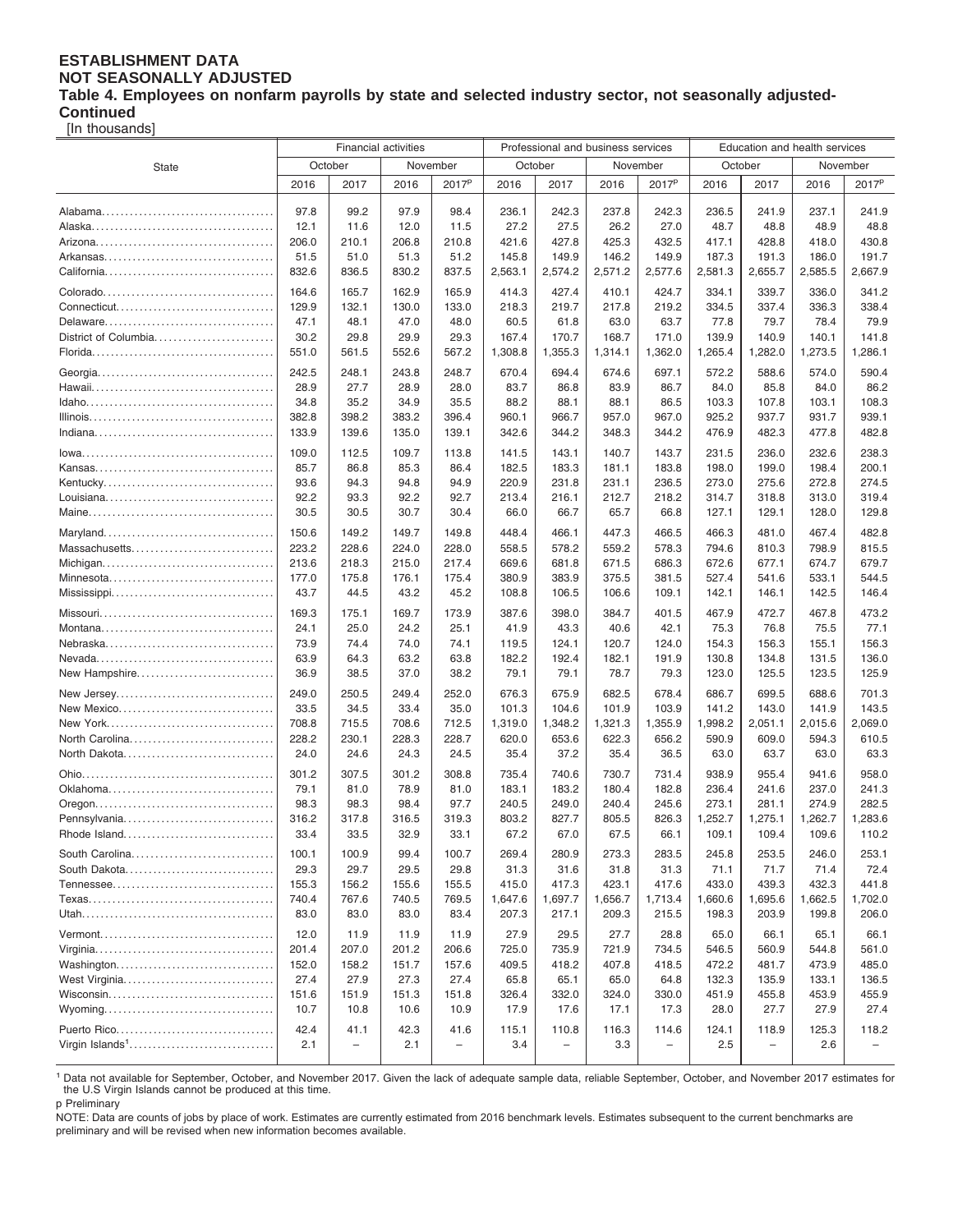#### **ESTABLISHMENT DATA NOT SEASONALLY ADJUSTED Table 4. Employees on nonfarm payrolls by state and selected industry sector, not seasonally adjusted-Continued**

[In thousands]

|                      | Leisure and hospitality |                          |                |                          |                |                          | Other services |                          | Government     |                   |                |                          |  |
|----------------------|-------------------------|--------------------------|----------------|--------------------------|----------------|--------------------------|----------------|--------------------------|----------------|-------------------|----------------|--------------------------|--|
| <b>State</b>         |                         | October                  | November       |                          |                | October                  |                | November                 |                | October           | November       |                          |  |
|                      | 2016                    | 2017                     | 2016           | 2017 <sup>p</sup>        | 2016           | 2017                     | 2016           | 2017 <sup>p</sup>        | 2016           | 2017              | 2016           | 2017 <sup>p</sup>        |  |
|                      |                         |                          |                |                          |                |                          |                |                          |                |                   |                |                          |  |
|                      | 197.4                   | 204.3                    | 198.4          | 203.6                    | 80.0           | 82.5                     | 80.3           | 82.6                     | 383.7          | 385.9             | 384.1          | 387.7                    |  |
|                      | 33.0                    | 33.3                     | 31.8           | 31.2                     | 11.2           | 12.0                     | 11.3           | 11.8                     | 81.9           | 82.0              | 81.9           | 81.8                     |  |
|                      | 315.0                   | 322.5                    | 317.1          | 326.0                    | 89.2           | 86.5                     | 87.3           | 86.8                     | 427.2          | 427.2             | 427.9          | 428.6                    |  |
|                      | 116.9                   | 119.5                    | 114.1          | 115.7                    | 47.7           | 50.0                     | 48.0           | 49.2                     | 214.9          | 214.3             | 216.0          | 215.2                    |  |
|                      | 1,917.1                 | 1,957.0                  | 1,905.7        | 1,960.4                  | 567.0          | 584.5                    | 566.7          | 583.6                    | 2,562.9        | 2,600.1           | 2,575.1        | 2,618.8                  |  |
|                      | 318.0                   | 322.8                    | 315.3          | 322.5                    | 107.2          | 109.6                    | 106.3          | 107.8                    | 436.1          | 436.8             | 438.5          | 438.9                    |  |
|                      | 155.0                   | 153.3                    | 153.3          | 149.5                    | 65.9           | 66.1                     | 65.5           | 67.2                     | 237.2          | 234.3             | 240.1          | 237.1                    |  |
|                      | 50.3                    | 50.1                     | 49.1           | 48.3                     | 18.9           | 18.6                     | 18.5           | 18.1                     | 66.6           | 66.2              | 66.6           | 66.5                     |  |
| District of Columbia | 76.9                    | 81.9                     | 76.7           | 80.3                     | 72.2           | 72.1                     | 72.0           | 72.8                     | 238.3          | 237.4             | 239.0          | 237.4                    |  |
|                      | 1,165.8                 | 1,180.4                  | 1,183.3        | 1,190.7                  | 352.7          | 369.7                    | 357.5          | 372.0                    | 1,117.4        | 1,130.0           | 1,119.5        | 1,132.8                  |  |
|                      | 474.8                   | 489.3                    | 477.8          | 490.1                    | 157.4          | 162.7                    | 157.2          | 160.2                    | 697.0          | 708.1             | 701.4          | 710.3                    |  |
|                      | 119.7                   | 122.0                    | 119.1          | 122.1                    | 27.3           | 27.4                     | 27.5           | 27.4                     | 127.9          | 126.5             | 131.7          | 127.7                    |  |
|                      | 71.6                    | 72.3                     | 70.1           | 70.9                     | 24.5           | 25.3                     | 24.4           | 25.3                     | 126.1          | 129.1             | 125.6          | 128.7                    |  |
|                      | 601.2                   | 600.0                    | 588.6          | 588.1                    | 249.3          | 251.5                    | 249.2          | 249.4                    | 848.0          | 841.8             | 850.4          | 842.7                    |  |
|                      | 309.5                   | 309.6                    | 305.4          | 301.6                    | 127.9          | 130.4                    | 128.6          | 129.8                    | 442.5          | 449.8             | 445.6          | 452.9                    |  |
|                      | 142.6                   | 146.9                    | 139.8          | 143.9                    | 60.7           | 59.6                     | 59.9           | 58.8                     | 264.8          | 264.1             | 265.4          | 265.3                    |  |
|                      | 127.9                   | 126.7                    | 126.5          | 124.7                    | 51.0           | 51.0                     | 50.9           | 51.0                     | 263.7          | 263.1             | 264.0          | 263.8                    |  |
| Kentucky             | 194.1                   | 194.6                    | 190.5          | 193.1                    | 65.2           | 68.2                     | 65.4           | 69.4                     | 321.3          | 319.4             | 322.4          | 320.3                    |  |
|                      | 230.2                   | 234.4                    | 230.7          | 234.4                    | 75.9           | 77.8                     | 75.7           | 76.4                     | 328.2          | 324.1             | 330.2          | 325.8                    |  |
|                      | 65.1                    | 65.7                     | 58.7           | 58.1                     | 21.9           | 21.3                     | 21.4           | 20.8                     | 103.3          | 102.9             | 103.5          | 103.1                    |  |
|                      |                         |                          |                |                          |                |                          |                |                          |                |                   |                |                          |  |
| Maryland             | 268.4<br>364.8          | 272.0                    | 261.8<br>348.9 | 262.4                    | 113.7<br>135.9 | 115.8                    | 115.0<br>136.1 | 117.1                    | 511.9          | 520.7<br>469.9    | 515.0<br>476.5 | 524.0<br>473.3           |  |
| Massachusetts        | 430.8                   | 370.8<br>435.1           | 417.1          | 357.3<br>424.7           | 171.7          | 142.3<br>175.2           | 171.1          | 141.2<br>175.6           | 469.6<br>626.3 | 633.1             | 629.4          | 633.3                    |  |
| Minnesota            | 258.5                   | 264.7                    | 252.5          | 250.3                    | 116.3          | 121.7                    | 116.4          | 120.9                    | 435.6          | 437.5             | 438.8          | 439.4                    |  |
|                      | 134.3                   | 137.3                    | 135.7          | 136.7                    | 39.9           | 40.2                     | 40.2           | 40.1                     | 248.2          | 247.5             | 247.2          | 246.7                    |  |
|                      |                         |                          |                |                          |                |                          |                |                          |                |                   |                |                          |  |
|                      | 303.8                   | 314.3                    | 301.8          | 307.6                    | 115.8          | 117.2                    | 117.2          | 116.7                    | 445.3          | 444.7             | 446.5          | 445.3                    |  |
|                      | 62.9                    | 64.7                     | 61.0           | 62.7                     | 18.3           | 17.4                     | 18.2           | 17.6                     | 94.0           | 94.9              | 93.4           | 94.0                     |  |
|                      | 90.5<br>345.8           | 93.6<br>351.8            | 89.4<br>345.8  | 92.7<br>347.0            | 37.0<br>41.2   | 38.8<br>42.1             | 37.2<br>41.2   | 38.9<br>41.9             | 175.0<br>161.7 | 175.6<br>166.3    | 174.9<br>162.1 | 175.8<br>167.7           |  |
| New Hampshire        | 71.3                    | 71.7                     | 67.1           | 67.4                     | 24.2           | 24.2                     | 24.3           | 24.8                     | 94.9           | 94.3              | 95.8           | 94.6                     |  |
|                      |                         |                          |                |                          |                |                          |                |                          |                |                   |                |                          |  |
| New Jersey           | 365.5                   | 376.8                    | 358.5          | 370.1                    | 169.1          | 168.0                    | 167.4          | 168.3                    | 622.3          | 618.3             | 626.3          | 623.2                    |  |
| New Mexico           | 94.6                    | 99.0                     | 95.0           | 97.6                     | 28.4           | 28.9                     | 28.6           | 28.9                     | 194.2          | 192.7             | 196.7          | 193.7                    |  |
|                      | 923.7                   | 946.4                    | 903.2          | 927.0                    | 406.7          | 413.5                    | 409.6          | 415.5                    | 1,463.9        | 1,468.5           | 1,473.1        | 1,476.9                  |  |
| North Carolina       | 482.0                   | 491.3                    | 477.2          | 483.7                    | 151.9          | 154.3                    | 152.2          | 155.1                    | 748.3          | 757.5             | 752.6          | 760.0                    |  |
| North Dakota         | 40.0                    | 38.9                     | 39.4           | 37.8                     | 16.1           | 15.6                     | 15.7           | 15.5                     | 84.9           | 85.3              | 85.2           | 85.3                     |  |
|                      | 549.9                   | 566.7                    | 537.1          | 550.8                    | 212.0          | 215.2                    | 211.3          | 214.4                    | 790.5          | 783.7             | 794.2          | 786.8                    |  |
|                      | 164.3                   | 169.0                    | 161.9          | 167.3                    | 62.9           | 60.5                     | 62.5           | 60.5                     | 359.6          | 361.0             | 360.8          | 361.8                    |  |
|                      | 199.6                   | 202.5                    | 195.5          | 199.7                    | 64.3           | 65.1                     | 64.4           | 66.2                     | 313.4          | 316.0             | 316.2          | 318.5                    |  |
| Pennsylvania         | 565.3                   | 585.5                    | 547.5          | 567.5                    | 258.3          | 257.5                    | 258.6          | 257.8                    | 718.8          | 713.7             | 723.4          | 720.4                    |  |
| Rhode Island         | 59.2                    | 60.4                     | 56.9           | 58.1                     | 23.0           | 23.2                     | 22.6           | 23.3                     | 61.5           | 61.5              | 61.8           | 61.6                     |  |
| South Carolina       | 244.9                   | 247.7                    | 242.7          | 243.9                    | 73.9           | 75.5                     | 74.0           | 75.3                     | 367.2          | 373.3             | 370.4          | 374.6                    |  |
| South Dakota         | 47.9                    | 47.3                     | 45.8           | 44.9                     | 16.2           | 16.4                     | 16.1           | 16.3                     | 80.2           | 81.9              | 80.5           | 81.9                     |  |
|                      | 325.1                   | 331.3                    | 321.0          | 329.3                    | 110.7          | 110.6                    | 109.2          | 111.6                    | 441.8          | 446.5             | 442.2          | 447.1                    |  |
|                      | 1,295.7                 | 1,331.1                  | 1,296.1        | 1,335.9                  | 428.7          | 448.1                    | 428.4          | 446.9                    | 1,955.8        | 1,992.5           | 1,969.3        | 2,005.4                  |  |
|                      | 137.4                   | 143.1                    | 134.2          | 143.2                    | 39.6           | 42.1                     | 39.1           | 41.0                     | 244.3          | 248.9             | 243.1          | 248.0                    |  |
|                      | 35.8                    | 36.2                     | 35.3           | 37.4                     | 10.7           | 11.1                     | 10.6           | 11.0                     | 58.4           | 58.4              | 58.4           | 58.3                     |  |
|                      | 397.5                   | 404.8                    | 392.5          | 396.8                    | 200.1          | 201.6                    | 201.4          | 202.5                    | 723.4          | 720.0             | 726.6          | 723.4                    |  |
| Washington           | 329.6                   | 334.5                    | 324.5          | 326.8                    | 119.3          | 120.8                    | 119.2          | 121.6                    | 585.2          | 597.4             | 589.4          | 599.3                    |  |
| West Virginia        | 74.6                    | 76.1                     | 73.3           | 74.5                     | 54.2           | 53.7                     | 53.8           | 53.6                     | 158.4          | 158.3             | 168.0          | 158.2                    |  |
|                      | 274.9                   | 281.5                    | 263.5          | 271.8                    | 149.9          | 153.7                    | 150.4          | 152.6                    | 426.4          | 429.2             | 434.6          | 431.0                    |  |
|                      | 34.1                    | 33.1                     | 30.2           | 29.3                     | 11.1           | 11.0                     | 10.9           | 10.9                     | 72.1           | 70.7              | 71.5           | 70.2                     |  |
|                      | 81.4                    | 68.3                     | 82.0           | 75.3                     | 17.6           | 17.5                     | 17.6           | 17.6                     | 227.0          | 218.9             | 227.2          | 221.1                    |  |
|                      | 7.2                     | $\overline{\phantom{0}}$ | 7.6            | $\overline{\phantom{0}}$ | 1.2            | $\overline{\phantom{m}}$ | 1.2            | $\overline{\phantom{0}}$ | 10.8           | $\qquad \qquad -$ | 10.9           | $\overline{\phantom{0}}$ |  |
|                      |                         |                          |                |                          |                |                          |                |                          |                |                   |                |                          |  |

<sup>1</sup> Data not available for September, October, and November 2017. Given the lack of adequate sample data, reliable September, October, and November 2017 estimates for the U.S Virgin Islands cannot be produced at this time. p Preliminary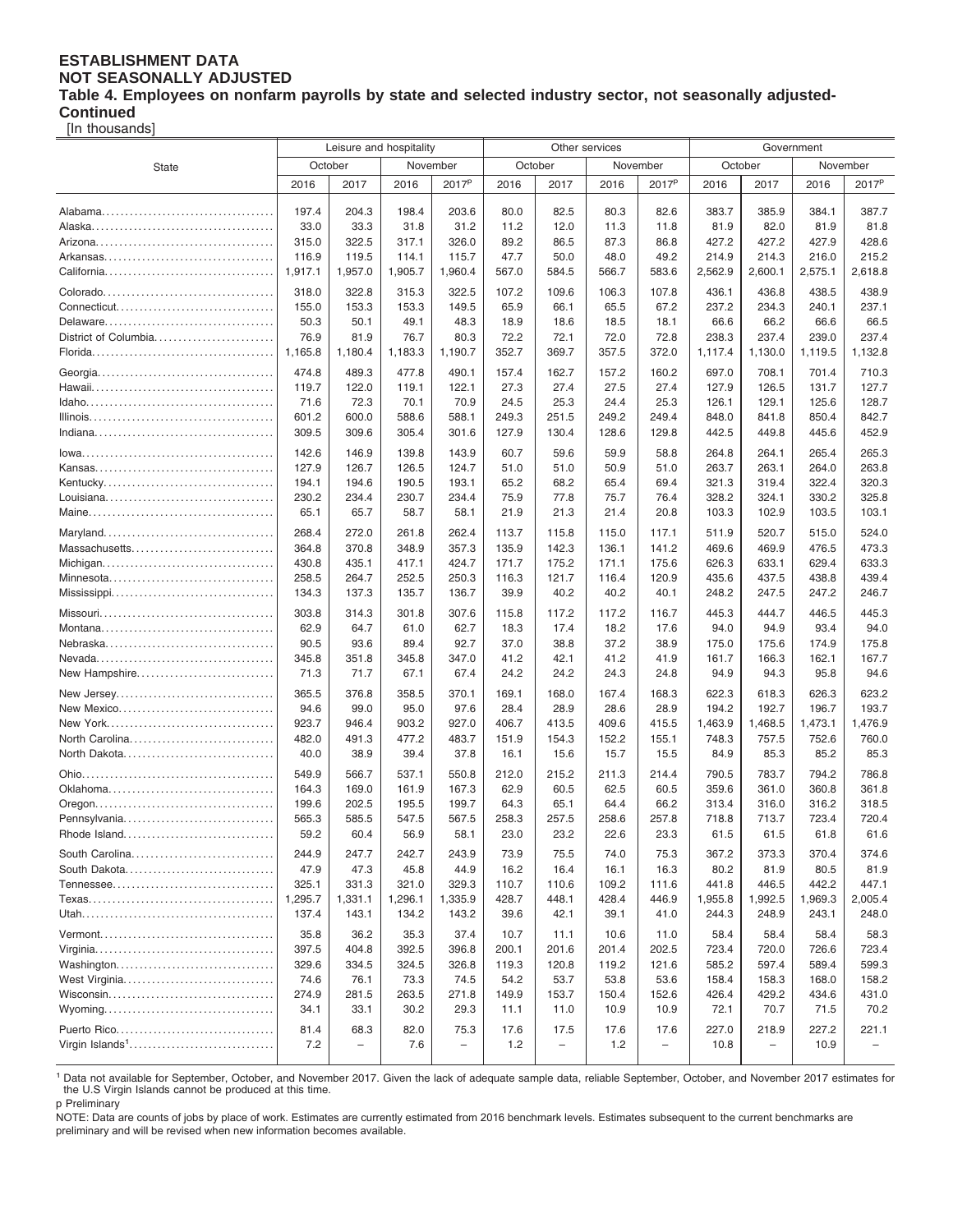Map 1. Unemployment rates by state, seasonally adjusted, November 2017